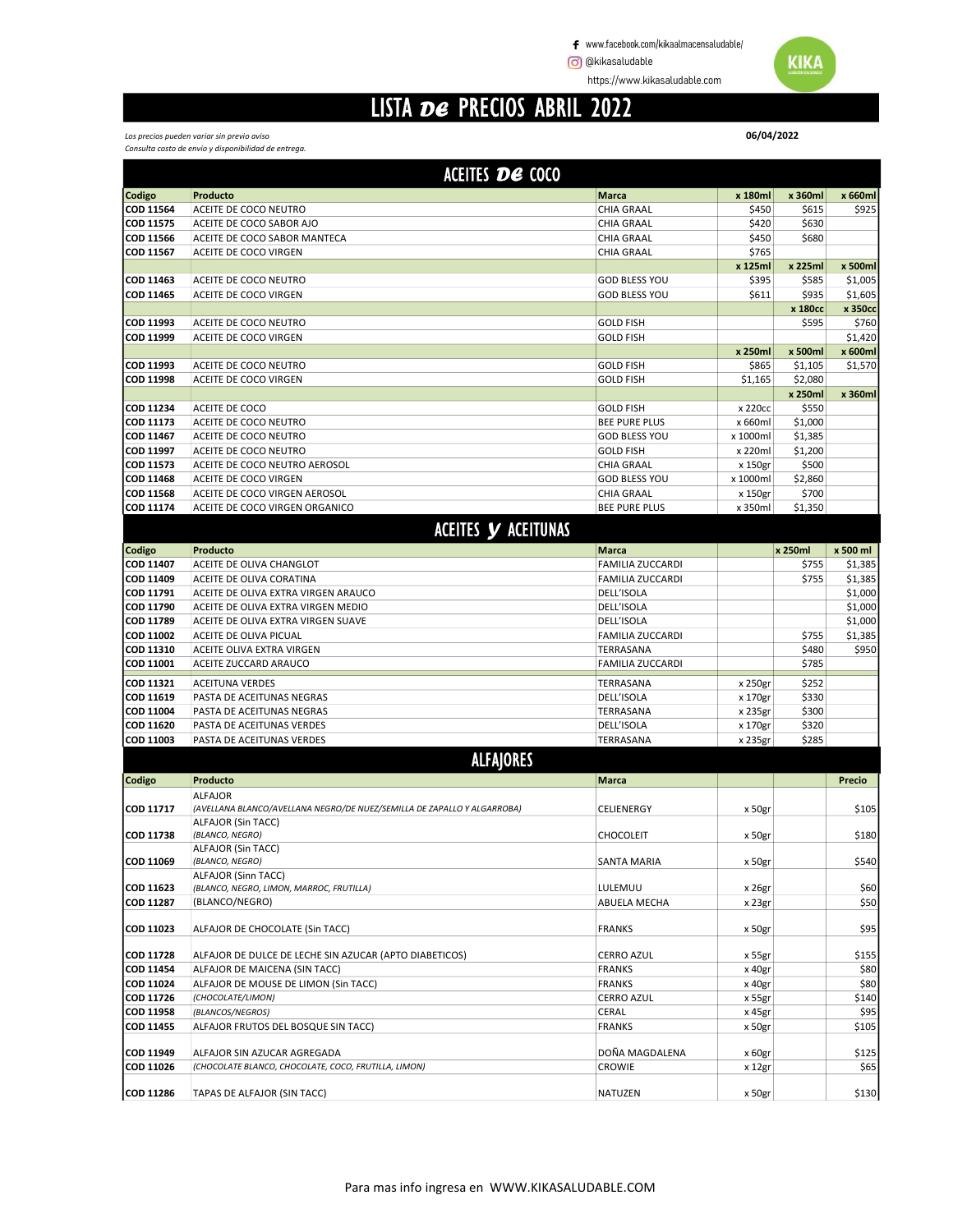www.facebook.com/kikaalmacensaludable/

**@** @kikasaludable **WIKA** 

https://www.kikasaludable.com

## LISTA DE PRECIOS ABRIL 2022

06/04/2022

#### Los precios pueden variar sin previo aviso Consulta costo de envío y disponibilidad de entrega.

|                        | <b>AZUCAR Y EDULCORANTES</b>                                                  |                      |                    |                |                |
|------------------------|-------------------------------------------------------------------------------|----------------------|--------------------|----------------|----------------|
| Codigo                 | Producto                                                                      | <b>Marca</b>         | x 250gr            | x 500gr        | x 1kilo        |
| <b>COD 11552</b>       | AZUCAR DE COCO                                                                | <b>SIN MARCA</b>     | \$305              | \$580          | \$1,100        |
| COD 11555              | AZUCAR IMPALPABLE                                                             | <b>SIN MARCA</b>     | \$65               | \$115          | \$210          |
| <b>COD 11558</b>       | AZUCAR MASCABO                                                                | <b>SIN MARCA</b>     | \$80               | \$145          | \$270          |
| COD 11561              | <b>AZUCAR NEGRA</b>                                                           | <b>SIN MARCA</b>     | \$65               | \$120          | \$220          |
| COD 11009              | AZUCAR DE CAÑA                                                                | TERRASANA            | x 500gr            |                | \$300          |
| COD 11469              | AZÚCAR DE FLOR DE COCO                                                        | <b>GOD BLESS YOU</b> | x 60sobres         |                | \$880          |
| COD 11185              | AZUCAR MASCABO                                                                | <b>BEE PURE PLUS</b> | x 250gr            |                | \$190          |
| COD 11008              | <b>AZUCAR MASCABO</b>                                                         | TERRASANA            | x 500gr            |                | \$300          |
| COD 11770              | AZUCAR MASCABO (SIN TACC)                                                     | <b>YIN YANG</b>      | x 500gr            |                | \$195          |
| COD 12136              | AZUCAR RUBIA ORGANICA                                                         | <b>DICOMERE</b>      | x 1kilo            |                | \$310          |
| COD 11500              | AZUCAR RUBIA ORGANICA                                                         | <b>SIN MARCA</b>     | x 330gr            |                | \$160          |
| COD 12019              | EDUCORANTE SWEET LIQUIDO                                                      | HILERET              | x 400cc            |                | \$430          |
| COD 12018<br>COD 11457 | EDULCORANTE MATE LIQUIDO<br><b>EDULCORANTE STEVIA</b>                         | HILERET              | x 400ml            |                | \$385<br>\$390 |
| <b>COD 11458</b>       | EDULCORANTE STEVIA EN POLVO                                                   | JUAL<br>JUAL         | x 125ml<br>x 110gr |                | \$295          |
| COD 12020              | EDULCORANTE ZUCRA LIQUIDO                                                     | HILERET              | х 400сс            |                | \$545          |
|                        | <b>CALDOS</b>                                                                 |                      |                    |                |                |
|                        |                                                                               |                      |                    |                |                |
| Codigo                 | Producto                                                                      | Marca                |                    |                | Precio         |
| COD 11250              | CALDO<br>(VERDURA C/SAL, VERDURA S/SAL, CARNE)                                | <b>FRAMS</b>         | x 30gr             |                | \$130          |
|                        | CALDO VERDE O AZUL                                                            |                      |                    |                |                |
| COD 12014              | (CON SAL, SIN SAL)                                                            | CALDIET              | x 10 sobres        |                | \$200          |
|                        | CALDO VERDE O AZUL                                                            |                      |                    |                |                |
| <b>COD 12015</b>       | (CON SAL, SIN SAL)                                                            | CALDIET              | x 200gr            |                | \$400          |
|                        | <b>CEREALES</b>                                                               |                      |                    |                |                |
| Codigo                 | Producto                                                                      | Marca                | x 250gr            | x 500gr        | x 1kilo        |
| COD 11496              | ALMOHADITAS DE CHOCOLATE                                                      | <b>SIN MARCA</b>     | \$280              | \$525          | \$1,000        |
| COD 11497              | ALMOHADITAS DE FRUTILLA                                                       | <b>SIN MARCA</b>     | \$190              | \$355          | \$670          |
| COD 11498              | ALMOHADITAS DE AVELLANA                                                       | <b>SIN MARCA</b>     | \$190              | \$355          | \$670          |
| COD 11692              | CEREAL BOLITAS DE CHOCOLATE                                                   | <b>SIN MARCA</b>     | \$215              | \$385          | \$700          |
| COD 11983              | <b>COPOS AZUCARADOS</b>                                                       | <b>GRANIX</b>        | \$135              | \$250          | \$470          |
| COD 11986              | <b>COPOS NATURALES</b>                                                        | <b>GRANIX</b>        | \$115              | \$210          | \$400          |
| COD 12096              | ALMOHADITAS DE LIMON                                                          | LASFOR               | \$210              | \$395          | \$750          |
| COD 12099              | ALMOHADITAS DE MANI                                                           | LASFOR               | \$210              | \$395          | \$750          |
| COD 12116<br>COD 12120 | ARITOS DE AVENA Y MIEL x 500 gr<br>MAIZ INFLADO X 1KG                         | LASFOR<br>LASFOR     | \$170<br>\$180     | \$315<br>\$335 | \$600<br>\$630 |
|                        |                                                                               |                      |                    |                |                |
| COD 12021              | <b>ALMOHADITAS</b><br>(AVELLANAS, CHOCOLATE, FRUTILLA, LIMON)                 | <b>SNUCKS</b>        | x 240gr            |                | \$290          |
|                        | <b>ARITOS</b>                                                                 |                      |                    |                |                |
| COD 12062              | (MIEL, FRUTALES)                                                              | <b>SMAMS</b>         | x 150gr            |                | \$140          |
| COD 12063              | <b>BOLITAS DE CHOCOLATE</b>                                                   | <b>SMAMS</b>         | x 150gr            |                | \$140          |
|                        | <b>DADITOS</b>                                                                |                      |                    |                |                |
| <b>COD 11628</b>       | (FRUTILLA, MANI)                                                              | LULEMUU              | x 120gr            |                | \$120          |
|                        | <b>CHOCOLATES</b>                                                             |                      |                    |                |                |
| Codigo                 | Producto                                                                      | <b>Marca</b>         | x 250gr            | x 500gr        | x 1kilo        |
| COD 11719              | CACAO AMARGO PURO                                                             | <b>SIN MARCA</b>     | \$340              | \$645          | \$1,220        |
| COD 12069              | DROPS DE CHOCOLATE CON LECHE                                                  | <b>SIN MARCA</b>     | \$245              | \$460          | \$875          |
| COD 11056              | (BLANCO/CON LECHE/SEMIAMARGO)                                                 | <b>GEORGALOS</b>     | x 1kilo            |                | \$915          |
|                        |                                                                               |                      |                    |                |                |
|                        |                                                                               |                      |                    |                |                |
| COD 11729              | BOCADITO DE CHOCOLATE SIN AZUCAR                                              | <b>CERRO AZUL</b>    | x 10gr             |                | \$60           |
| COD 11740              | CACAO PURO EN POLVO<br>CHOCOLATE                                              | <b>CHOCOLEIT</b>     | x 250gr            |                | \$730          |
| <b>COD 12028</b>       | (100% CACAO/70% CACAO/70% CACAO CON STEVIA/80% CACAO CON ALMENDRAS/80% CACAO) | COPANI               | x 63gr             |                | \$375          |
| COD 11063              | CHOCOLATE BLANCO SIN AZUCAR (Sin TACC)                                        | <b>GEORGALOS</b>     | x 30gr             |                | \$105          |
| COD 11475              | CHOCOLATE COCONUT CLUSTERS                                                    | NATURAL CANDY        | x 100gr            |                | \$325          |
| COD 11061              | CHOCOLATE CON MANI SIN AZUCAR (Sin TACC)                                      | <b>GEORGALOS</b>     | x 35gr             |                | \$130          |
| COD 11064              | (BLANCO/CON LECHE)                                                            | <b>GEORGALOS</b>     | x 70gr             |                | \$290          |
| COD 11062              | CHOCOLATE SIN AZUCAR CON CEREAL                                               | <b>GEORGALOS</b>     | x 25gr             |                | \$70           |
|                        | CONDIMENTOS Y SALSAS                                                          |                      |                    |                |                |
|                        |                                                                               |                      |                    |                |                |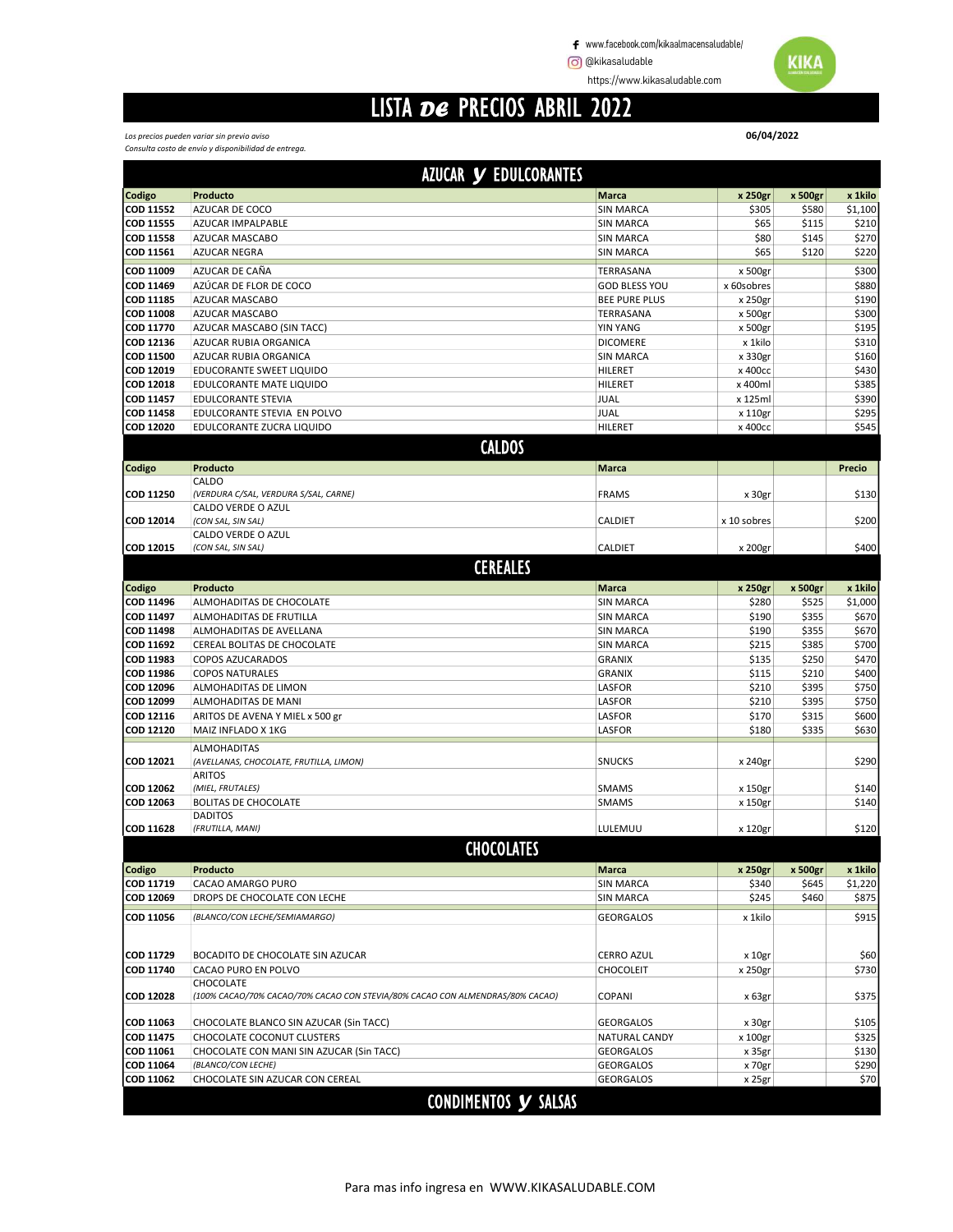https://www.kikasaludable.com

#### LISTA DE PRECIOS ABRIL 2022

| Los precios pueden variar sin previo aviso           |
|------------------------------------------------------|
| Consulta costo de envío y disponibilidad de entrega. |

| Codigo                 | Producto                                              | <b>Marca</b>                         |         |         |         |
|------------------------|-------------------------------------------------------|--------------------------------------|---------|---------|---------|
| COD 11322              | ACETO (SIN T.A.C.C.)                                  | TERRASANA                            | x 250ml |         | \$560   |
|                        |                                                       |                                      |         |         |         |
| COD 11792              | ACETO BALSAMICO                                       | DELL'ISOLA                           | x 500ml |         | \$470   |
|                        |                                                       |                                      |         |         |         |
| COD 11724              | ACETO BALSAMICO REDUCCION                             | RECETAS DE ENTONCES                  | x 250ml |         | \$330   |
|                        |                                                       |                                      |         |         |         |
| <b>COD 11478</b>       | ADEREZO PARA ENSALADA TIPO CAESAR                     | PAMPA GOURMET                        | x 250gr |         | \$460   |
|                        |                                                       |                                      |         |         |         |
| COD 11477              | AJO AHUMADO ORGANICO                                  | PAMPA GOURMET                        | x 285gr |         | \$560   |
| COD 11639              | <b>CHIMICHURRI</b>                                    | RECETAS DE ENTONCES                  | x 175gr |         | \$470   |
| COD 11391              | (PICANTE/PREMIUM)                                     | ARYTZA                               | x 175gr |         | \$240   |
| COD 11722              | CHIMICHURRI CON MOSTAZA                               | <b>RECETAS DE ENTONCES</b>           | x 250gr |         | \$460   |
| COD 11723              | CHIMICHURRI DE MONTAÑA                                | <b>RECETAS DE ENTONCES</b>           | x 250ml |         | \$345   |
| COD 11695              | CHUTNEY DE MANGO Y TOMATES SECOS                      | <b>BEE PURE PLUS</b>                 | x 400gr |         | \$370   |
| COD 11387              | (SUAVE/PICANTE)                                       | ARYTZA                               | x 200gr |         | \$240   |
| COD 11396              | (AHUMADA/CLASICA/CON AJO)                             | ARYTZA                               | x 340gr |         | \$440   |
| COD 11482              | (ORIGINAL/CON AJO/REMOLACHA/ZANAHORIA)                | MAYOV                                | x 270gr |         | \$570   |
| COD 11383              | (A LA MIEL/A LAS FINAS HIERBAS)                       | ARYTZA                               | x 200gr |         | \$245   |
| COD 11382              | MOSTAZA A LA ANTIGUA SIN T.A.C.C.                     | ARYTZA                               | x 200gr |         | \$270   |
| COD 11394              | MOSTAZA CLÁSICA SIN T.A.C.C.                          | <b>ARYTZA</b>                        | x 200gr |         | \$240   |
| COD 11643              | <b>MOSTAZA DIJON</b>                                  | <b>RECETAS DE ENTONCES</b>           | x 175gr |         | \$500   |
| COD 11381              | MOSTAZA DIJON SIN T.A.C.C.                            | ARYTZA                               | x 200gr |         | \$275   |
| <b>COD 11725</b>       |                                                       |                                      |         |         |         |
|                        | MOSTAZA EN GRANOS Y MIEL                              | RECETAS DE ENTONCES                  | x 480gr |         | \$740   |
| COD 11644              | MOSTAZA GRANO Y MIEL                                  | RECETAS DE ENTONCES                  | x 175gr |         | \$350   |
| COD 11392<br>COD 11385 | MOSTAZA SIN SAL SIN T.A.C.C.                          | ARYTZA                               | x 200gr |         | \$280   |
|                        | MOSTAZA TIPO ALEMANA SIN T.A.C.C.                     | ARYTZA                               | x 200gr |         | \$240   |
| COD 11389              | PASTA DE AJO Y MIEL SIN T.A.C.C.                      | ARYTZA                               | x 220gr |         | \$260   |
| COD 11645<br>COD 11388 | <b>PESTO</b>                                          | RECETAS DE ENTONCES<br><b>ARYTZA</b> | x 90gr  |         | \$365   |
|                        | PIMENTON AHUMADO SIN T.A.C.C.                         |                                      | x 95gr  |         | \$250   |
| COD 11194              | RELISH DE TOMATES VERDES                              | <b>BEE PURE PLUS</b>                 | x 400gr |         | \$380   |
| COD 11390<br>COD 11393 | SALSA BARBACOA SIN T.A.C.C.                           | ARYTZA                               | x 200gr |         | \$265   |
|                        | SALSA CRIOLLA SIN T.A.C.C.                            | ARYTZA                               | x 175gr |         | \$275   |
| COD 11195              | SALSA DE MARACUYA                                     | <b>BEE PURE PLUS</b>                 | x 400gr |         | \$390   |
| <b>COD 11308</b>       | (AMARILLA/ROJA)                                       | <b>SIN MARCA</b>                     | x 500cc |         | \$180   |
| COD 11314              | SALSA DE TOMATE (SIN T.A.C.C.)                        | TERRASANA                            | x 500ml |         | \$430   |
| COD 12013              | SALSA INGLESA                                         | RECETAS DE ENTONCES                  | x 180gr |         | \$400   |
| COD 11312              | SALSA PICANTE ROJA                                    | TERRASANA                            | x 180gr |         | \$370   |
|                        | VINAGRE DE UVA (SIN T.A.C.C.)                         |                                      |         |         |         |
| COD 11323              | (BLANCO/TINTO)                                        | TERRASANA                            | x 250ml |         | \$175   |
|                        |                                                       |                                      |         |         |         |
|                        | <b>CONSERVAS</b>                                      |                                      |         |         |         |
| Codigo                 | Producto                                              | <b>Marca</b>                         |         |         |         |
| COD 11616              | BABAGANUSH                                            | DELL'ISOLA                           | x 175gr |         | \$270   |
| COD 11569              | BABAGANUSH                                            | RECETAS DE ENTONCES                  | x 160gr |         | \$350   |
| COD 11766              | <b>HUMMUS</b>                                         | <b>CRISTO DE LOS CERROS</b>          | x 160gr |         | \$285   |
| COD 11617              | <b>HUMMUS</b>                                         | DELL'ISOLA                           | x 175gr |         | \$365   |
| COD 11010              | <b>HUMMUS</b>                                         | RECETAS DE ENTONCES                  | x 160gr |         | \$350   |
| COD 11621              | PASTA DE TOMATES SECOS                                | DELL'ISOLA                           | x 180gr |         | \$400   |
| COD 11618              | <b>TAHINE</b>                                         | DELL'ISOLA                           | x 200gr |         | \$600   |
|                        | <b>DULCE DE LECHE</b>                                 |                                      |         |         |         |
|                        |                                                       |                                      |         |         |         |
| Codigo                 | Producto                                              | <b>Marca</b>                         |         |         |         |
| COD 11298              | DULCE DE COCO VEGANO                                  | DOÑA MAGDALENA                       | x 400gr |         | \$480   |
| COD 11294              | DULCE DE LECHE C/AVELLANAS                            | DOÑA MAGDALENA                       | x 400gr |         | \$460   |
| COD 11181              | DULCE DE LECHE CLASICO                                | <b>BEE PURE PLUS</b>                 | x 400gr |         | \$640   |
| COD 11296              | DULCE DE LECHE S/FRUCTOSA                             | DOÑA MAGDALENA                       | x 400gr |         | \$460   |
| COD 11295              | (CON COCO/CON RON/CON CHOCOLATE)                      | DOÑA MAGDALENA                       | x 400gr |         | \$460   |
|                        |                                                       |                                      |         |         |         |
| COD 11182              | DULCE DE LECHE SIN AZUCAR                             | <b>BEE PURE PLUS</b>                 | x 400gr |         | \$735   |
|                        | DULCE DE LECHE SIN AZUCAR SABORIZADOS                 |                                      |         |         |         |
| <b>COD 11288</b>       | (CON STEVIA/AVELLANAS/CON CHOCOLATE/CON RON/CON COCO) | DOÑA MAGDALENA                       | x 400gr |         | \$460   |
| COD 11300              | DULCE DE LECHE X 450GR                                | DOÑA MAGDALENA                       | x 400gr |         | \$320   |
|                        | <b>ESPECIAS</b>                                       |                                      |         |         |         |
|                        |                                                       |                                      |         |         |         |
| Codigo                 | Producto                                              | <b>Marca</b>                         | x 250gr | x 500gr | x 1kilo |
| COD 11799              | ADOBO PARA PIZZA                                      | <b>SIN MARCA</b>                     | \$230   | \$420   | \$760   |

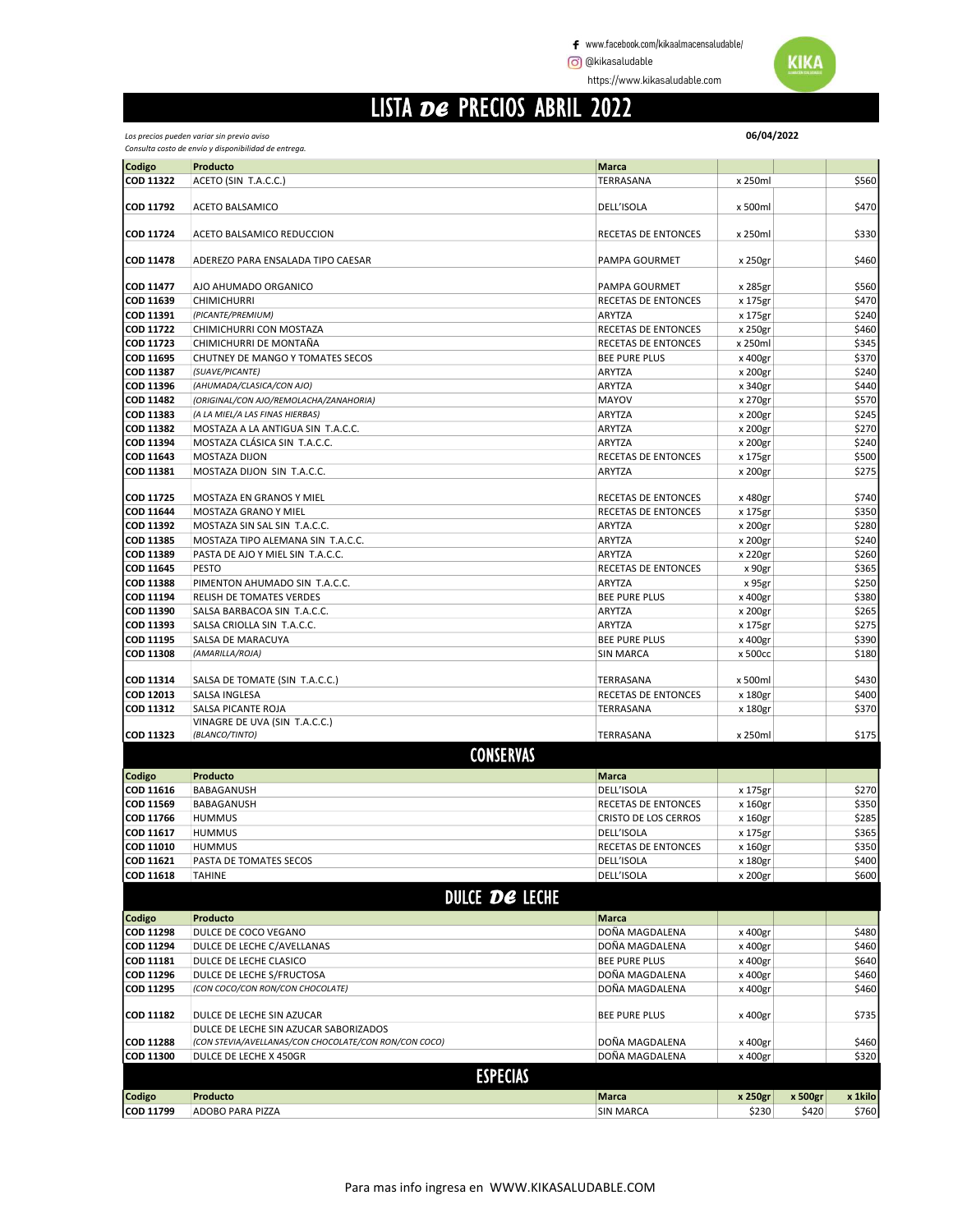https://www.kikasaludable.com

# LISTA DE PRECIOS ABRIL 2022

|                        | 06/04/2022<br>Los precios pueden variar sin previo aviso     |                                      |                    |                  |                    |
|------------------------|--------------------------------------------------------------|--------------------------------------|--------------------|------------------|--------------------|
|                        | Consulta costo de envío y disponibilidad de entrega.         |                                      |                    |                  |                    |
| COD 11802              | AJI MOLIDO                                                   | <b>SIN MARCA</b>                     | \$270              | \$495            | \$900              |
| COD 11805              | ANIS EN GRANO                                                | <b>SIN MARCA</b>                     | \$360              | \$665            | \$1,205            |
| <b>COD 11808</b>       | ANIS ESTRELLADO                                              | <b>SIN MARCA</b>                     | \$2,300            | \$4,180          |                    |
| COD 12074              | <b>BICARBONATO DE SODIO</b>                                  | <b>SIN MARCA</b>                     | \$100              | \$190            | \$360              |
| COD 12133              | <b>BURRITO</b>                                               | <b>SIN MARCA</b>                     | \$485              | \$915            | \$1,735            |
| COD 11813              | CANELA EN RAMA                                               | <b>SIN MARCA</b>                     | \$2,895            | \$5,260          |                    |
| COD 11815<br>COD 12108 | CANELA MOLIDA<br>CLAVO DE OLOR MOLIDO                        | <b>SIN MARCA</b><br><b>SIN MARCA</b> | \$1,145<br>\$345   | \$2,080<br>\$655 | \$1,240            |
| COD 11817              | CLAVO OLOR EN GRANO                                          | <b>SIN MARCA</b>                     | \$2,180            | \$3,960          |                    |
| COD 11819              | CLAVO OLOR MOLIDO                                            | <b>SIN MARCA</b>                     | \$585              | \$1,055          |                    |
| COD 11821              | <b>COMINO EN GRANO</b>                                       | <b>SIN MARCA</b>                     | \$295              | \$545            | \$985              |
| COD 11824              | COMINO MOLIDO                                                | <b>SIN MARCA</b>                     | \$355              | \$655            | \$1,190            |
| COD 11827              | <b>CORIANDRO MOLINDO</b>                                     | <b>SIN MARCA</b>                     | \$170              | \$310            | \$555              |
| COD 11830              | <b>CURCUMA</b>                                               | <b>SIN MARCA</b>                     | \$150              | \$285            | \$540              |
| COD 11833              | <b>CURRY EN POLVO</b>                                        | <b>SIN MARCA</b>                     | \$195              | \$365            | \$695              |
| COD 11839              | <b>ESTRAGON EN HOJAS</b>                                     | <b>SIN MARCA</b>                     | \$230              | \$435            | \$820              |
| COD 11842              | HINOJO MOLIDO                                                | <b>SIN MARCA</b>                     | \$70               | \$130            | \$245              |
| COD 11845              | <b>JENGIBRE MOLIDO</b>                                       | <b>SIN MARCA</b>                     | \$260              | \$490            | \$930              |
| COD 11848              | LAUREL HOJAS                                                 | <b>SIN MARCA</b>                     | \$335              | \$630            | \$1,200            |
| COD 12130              | <b>MACA NEGRA</b>                                            | <b>SIN MARCA</b>                     | \$470              | \$895            | \$1,700            |
| COD 12109              | MANZANILLA                                                   | <b>SIN MARCA</b>                     | \$885              | \$1,680          | \$3,195            |
| COD 11851<br>COD 11854 | MOSTAZA GRANO<br>NUEZ MOSCADA EN GRANOS                      | <b>SIN MARCA</b><br><b>SIN MARCA</b> | \$230<br>\$1,505   | \$435<br>\$2,865 | \$825<br>\$5,455   |
| COD 11857              | OREGANO                                                      | <b>SIN MARCA</b>                     | \$295              | \$555            | \$1,050            |
| COD 11860              | PAPRIKA                                                      | <b>SIN MARCA</b>                     | \$175              | \$330            | \$625              |
| COD 11863              | <b>PIMENTON</b>                                              | <b>SIN MARCA</b>                     | \$175              | \$330            | \$620              |
| COD 11866              | PIMENTON ESPAÑOL                                             | <b>SIN MARCA</b>                     | \$285              | \$535            | \$1,010            |
| COD 11869              | PIMIENTA BLANCA MOLIDA                                       | <b>SIN MARCA</b>                     | \$640              | \$1,215          | \$2,310            |
| COD 11872              | PIMIENTA NEGRA GRANO                                         | <b>SIN MARCA</b>                     | \$405              | \$765            | \$1,450            |
| COD 11875              | PIMIENTA NEGRA MOLIDA                                        | <b>SIN MARCA</b>                     | \$515              | \$980            | \$1,860            |
| <b>COD 11878</b>       | ROMERO HOJAS                                                 | <b>SIN MARCA</b>                     | \$405              | \$770            | \$1,465            |
| COD 11836              | TOMILLO HOJA                                                 | <b>SIN MARCA</b>                     | \$440              | \$835            | \$1,590            |
| Codigo                 | Producto                                                     | <b>Marca</b>                         | 5 unid             | 10 unid          | 40 unid            |
|                        |                                                              |                                      |                    |                  |                    |
| COD 11810              | AZAFRAN SEVILLANA                                            | <b>SIN MARCA</b>                     | \$315              | \$580            | \$1,050            |
|                        | <b>FRUTOS DESECADOS</b>                                      |                                      |                    |                  |                    |
|                        | Producto                                                     | Marca                                |                    |                  |                    |
| Codigo<br>COD 11106    | CHIPS DE BANANA                                              | <b>SIN MARCA</b>                     | x 250gr<br>\$245   | x 500gr<br>\$465 | x 1kilo<br>\$880   |
| COD 11107              | <b>CIRUELA</b>                                               | <b>SIN MARCA</b>                     | \$350              | \$660            | \$1,250            |
| COD 11525              | COCO RALLADO                                                 | <b>SIN MARCA</b>                     | \$220              | \$410            | \$780              |
| <b>COD 11528</b>       | <b>DAMASCOS</b>                                              | <b>SIN MARCA</b>                     | \$570              | \$1,080          | \$2,050            |
| COD 11590              | DATILES DE IRAN                                              | <b>SIN MARCA</b>                     | \$195              | \$370            | \$700              |
| COD 11587              | DATILES TIERNIZADOS ARGELIA (PREMIUM)                        | <b>SIN MARCA</b>                     | \$335              | \$630            | \$1,200            |
| COD 11531              | <b>HIGOS NEGROS</b>                                          | <b>SIN MARCA</b>                     | \$360              | \$685            | \$1,300            |
| COD 11655              | MEDALLON DE DURAZNO                                          | <b>SIN MARCA</b>                     | \$370              | \$700            | \$1,330            |
| COD 11105              | PASAS DE UVA JUMBO                                           | <b>SIN MARCA</b>                     | \$100              | \$185            | \$350              |
| COD 11516              | <b>PASAS RUBIAS</b>                                          | <b>SIN MARCA</b>                     | \$185              | \$345            | \$650              |
| COD 11109              | <b>TOMATE DESECADO</b>                                       | <b>SIN MARCA</b>                     | \$390              | \$735            | \$1,400            |
| COD 11039              | AJO PELADO                                                   | ORO RUBI                             | x 80gr             |                  | \$550              |
| COD 11083              | CABEZA DE AJO NEGRO GRANDE                                   | ORO RUBI                             | Grande             |                  | \$500              |
| COD 11082              | CABEZA DE AJO NEGRO MEDIANO                                  | ORO RUBI                             | Mediano            |                  | \$380              |
| COD 11327              | MANZANA DESECADA CUBOS                                       | TERRASANA                            | x 50gr             |                  | \$0                |
| COD 11328<br>COD 11935 | MANZANA DESECADA RODAJA<br>NATUZEN REBOZADOR EN CAJA         | TERRASANA<br>NATUZEN                 | x 40gr             |                  | \$0                |
| COD 11325              | PASA DE UVA ORGÁNICA                                         | TERRASANA                            | x 240gr<br>x 200gr |                  | \$155<br>\$0       |
| COD 11326              | PERA DESECADA                                                | TERRASANA                            | x 80gr             |                  | \$0                |
| COD 11934              | TE DE MATCHA                                                 | <b>SUELTO</b>                        | x 50gr             |                  | \$350              |
| COD 11332              | <b>TOMATE DESECADO</b>                                       | TERRASANA                            | x 100gr            |                  | \$0                |
|                        |                                                              |                                      |                    |                  |                    |
|                        | <b>FRUTOS SECOS</b>                                          |                                      |                    |                  |                    |
| Codigo                 | Producto                                                     | Marca                                | x 250gr            | x 500gr          | x 1kilo            |
| COD 11138<br>COD 11945 | ALMENDRAS NON PAREIL ENTERAS<br>ALMENDRAS TOSTADAS Y SALADAS | <b>SIN MARCA</b><br><b>SIN MARCA</b> | \$465<br>\$570     | \$885<br>\$1,080 | \$1,680<br>\$2,050 |
| COD 11142              | AVELLANAS                                                    | <b>SIN MARCA</b>                     | \$675              | \$1,280          | \$2,430            |
| COD 11140              | CASTAÑAS DE CAJU W4                                          | <b>SIN MARCA</b>                     | \$470              | \$895            | \$1,700            |
| COD 11583              | CASTAÑAS DE CAJU W4 TOSTADAS Y SALADAS                       | <b>SIN MARCA</b>                     | \$500              | \$945            | \$1,800            |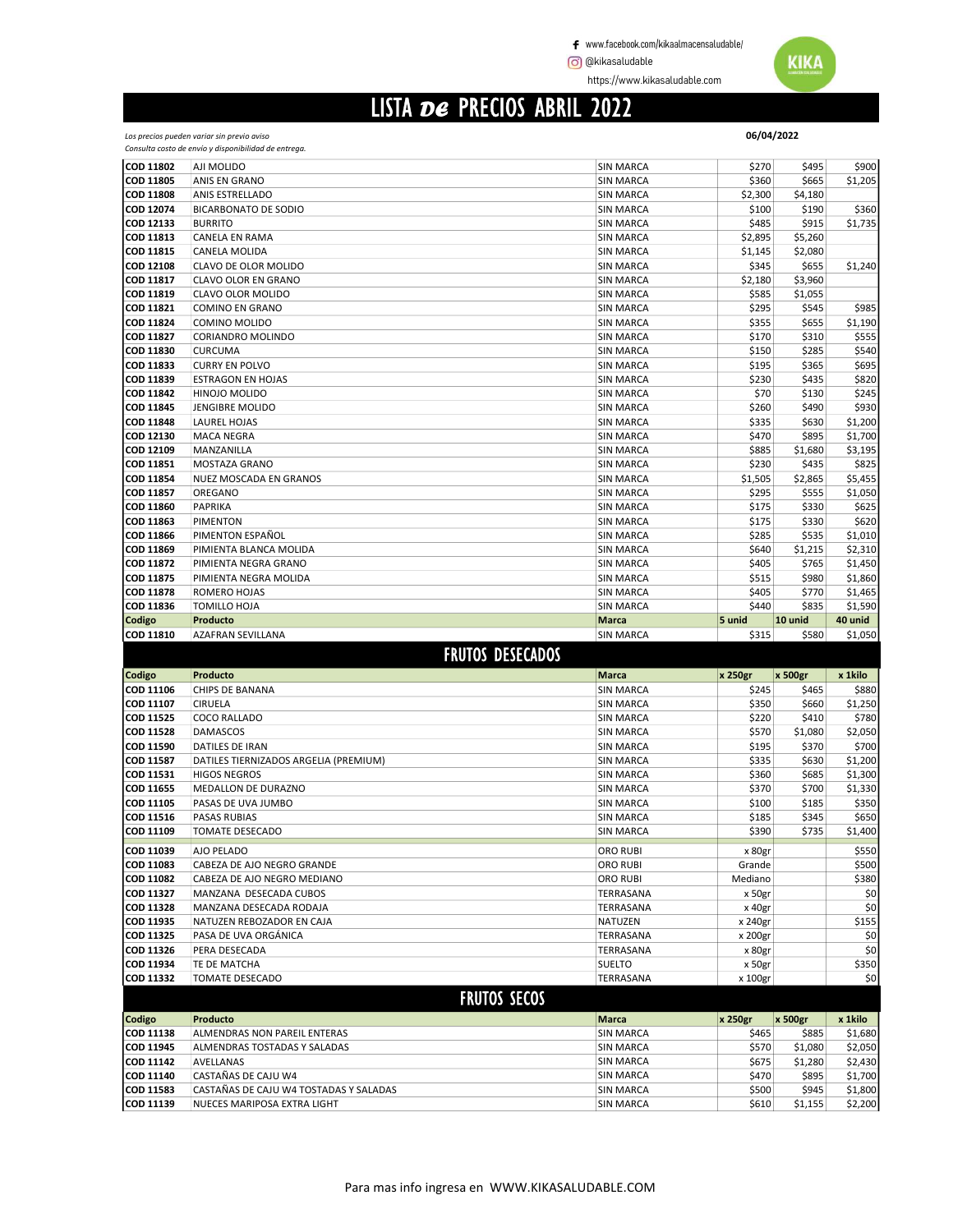https://www.kikasaludable.com

## LISTA DE PRECIOS ABRIL 2022

Los precios pueden variar sin previo aviso

|                  | Consulta costo de envío y disponibilidad de entrega.                                   |                      |           |           |            |
|------------------|----------------------------------------------------------------------------------------|----------------------|-----------|-----------|------------|
| COD 11989        | <b>NUECES PECAN</b>                                                                    | SIN MARCA            | \$555     | \$1,050   | \$2,000    |
| COD 11141        | PISTACHO TOSTADO Y SALADO CON CASCARA                                                  | <b>SIN MARCA</b>     | \$775     | \$1,470   | \$2,800    |
| Codigo           | Producto                                                                               | <b>Marca</b>         | x 3 kilos | x 5 kilos | x 10 kilos |
| COD 12034        | ALMENDRAS NON PAREIL ENTERAS                                                           | <b>SUELTO</b>        | \$4,875   | \$8,075   | \$15,810   |
| COD 12040        | CASTAÑAS DE CAJU W4                                                                    | <b>SUELTO</b>        | \$4,875   | \$8,075   | \$15,810   |
| COD 12037        | NUECES MARIPOSA EXTRA LIGHT                                                            | <b>SUELTO</b>        | \$6,330   | \$10,450  | \$20,460   |
|                  |                                                                                        |                      |           |           |            |
| COD 12101        | ALMENDRAS NON PAREI                                                                    | SIN MARCA            | x 100gr   |           | \$200      |
| COD 12103        | CAJU NATURAL W4                                                                        | <b>SIN MARCA</b>     | x 100gr   |           | \$200      |
| COD 12104        | MANI TOSTADO SALADO                                                                    | SIN MARCA            | x 100gr   |           | \$50       |
| <b>COD 11192</b> | NUECES AGROECOLOGICAS                                                                  | <b>BEE PURE PLUS</b> | x 130gr   |           | \$530      |
| COD 11331        | NUECES MARIPOSA ORGÁNICAS                                                              | TERRASANA            | x 100gr   |           | \$0        |
| COD 12102        | NUECES MARIPOSA EXTRA LIGHT                                                            | <b>SIN MARCA</b>     | x 100gr   |           | \$255      |
| COD 12105        | PASAS DE UVA JUMBO                                                                     | <b>SIN MARCA</b>     | x 100gr   |           | \$50       |
| COD 11193        | <b>PISTACHOS</b>                                                                       | <b>BEE PURE PLUS</b> | x 180gr   |           | \$680      |
|                  |                                                                                        |                      |           |           |            |
|                  | <b>GALLETITAS</b>                                                                      |                      |           |           |            |
| Codigo           | Producto                                                                               | Marca                |           |           |            |
| COD 11269        | <b>BASTONCITOS DE COCO</b>                                                             | NATUZEN              | x 200gr   |           | \$115      |
|                  |                                                                                        |                      |           |           |            |
|                  |                                                                                        |                      |           |           |            |
| COD 11207        | <b>BISCUITS</b>                                                                        | SMAMS                | x 120gr   |           | \$230      |
| COD 11270        | <b>BIZCOCHITO</b>                                                                      | NATUZEN              | x 200gr   |           | \$135      |
| <b>COD 11208</b> | <b>BIZCOCHOS AGRIDULCES</b>                                                            | SMAMS                | x 150gr   |           | \$145      |
| COD 11209        | (CON CHIPS/LIMON/MARMOLADO/VAINILLA)                                                   |                      |           |           |            |
|                  |                                                                                        | <b>SMAMS</b>         | x 200gr   |           | \$330      |
| COD 12075        | <b>BUDIN CON ARANDANOS</b>                                                             | CERAL                | x 200gr   |           | \$370      |
|                  |                                                                                        |                      |           |           |            |
| COD 12076        | <b>BUDIN DIET CON FRUTAS</b>                                                           | CERAL                | x 230gr   |           | \$310      |
|                  |                                                                                        |                      |           |           |            |
| COD 12077        | <b>BUDIN DIET MARMOLADO</b>                                                            | CERAL                | x 200gr   |           | \$310      |
|                  |                                                                                        |                      |           |           |            |
| <b>COD 12078</b> | <b>BUDIN DIET SIN FRUTAS</b>                                                           | CERAL                | x 230gr   |           | \$280      |
|                  | <b>BUDIN SIN AZUCAR (Sin TACC)</b>                                                     |                      |           |           |            |
| COD 11052        | (VAINILLA/MARMOLADO)                                                                   | SMAMS                | x 200gr   |           | \$300      |
|                  |                                                                                        |                      |           |           |            |
| <b>COD 11214</b> | CHOCOSMAMS                                                                             | SMAMS                | x 250gr   |           | \$340      |
|                  |                                                                                        |                      |           |           |            |
| <b>COD 11215</b> | CON CHIPS DE CHOCOLATE                                                                 | <b>SMAMS</b>         | x 180gr   |           | \$385      |
|                  | CRACKERS (Sin TACC)                                                                    |                      |           |           |            |
| COD 11050        | (CLASICAS/SIN SAL/SEMILLAS)                                                            | SMAMS                | x 150gr   |           | \$180      |
|                  | <b>CRACKERS (Sin TACC)</b>                                                             |                      |           |           |            |
| COD 11013        | (QUESO CON OREGANO/TOMATE, OLIVA Y ROMERO/TOMILLO Y OREGANO)                           | LUZA                 | x 125gr   |           | \$200      |
|                  |                                                                                        |                      |           |           |            |
|                  | <b>CRACKERS VEGANAS (Sin TACC)</b>                                                     |                      |           |           |            |
| <b>COD 11006</b> | (CARBON VEGETAL/MIX DE SEMILLAS/PIMENTON AHUMADO)                                      | SHIVA                | x 100gr   |           | \$290      |
|                  | <b>CUADRADITAS</b>                                                                     |                      |           |           |            |
| <b>COD 11744</b> | (CHOCOLATE/COCO)                                                                       | NATUZEN              | x 110gr   |           | \$140      |
|                  | DIABEST (APTO DIABETICOS)                                                              |                      |           |           |            |
| COD 11735        | (CHOCO Y AVENA/LIMON Y AVENA)                                                          | INTEGRALINA          | x 200gr   |           | \$220      |
|                  | <b>GALLETA CUADRADA</b>                                                                |                      |           |           |            |
| COD 11274        | (CON SAL/SIN SAL/DULCE)                                                                | NATUZEN              | x 110gr   |           | \$80       |
|                  | <b>GALLETAS DE ARROZ</b>                                                               |                      |           |           |            |
| COD 11924        | (CON SAL/SIN SAL/DULCES)                                                               | <b>RISKY DIT</b>     | x 150gr   |           | \$100      |
|                  | GALLETAS DE ARROZ Y SARRACENO (SIN T.A.C.C.)                                           |                      |           |           |            |
| COD 11438        | (DULCES/SALADAS/SIN SAL)                                                               | OLIENKA              | x 48gr    |           | \$125      |
| COD 11480        | (ARITOS DE AVENA Y LIMON/COCO)                                                         | INTEGRALINA          | x 220gr   |           | \$160      |
| COD 11235        | (AVENA Y FRUTOS ROJOS/AVENA Y PASAS/CON CHIPS DE CHOCO/SESAMO, AMARANTO Y GIRASOL/CHIA | <b>FRUTIGRAN</b>     | x 250gr   |           | \$165      |
|                  | <b>GALLETITAS (Sin TACC)</b>                                                           |                      |           |           |            |
| COD 11072        | (CHOCOLATE/LIMON/VAINILLA/MECHADITAS/PEPITAS/SCONS/MARMOLADAS)                         | SANTA MARIA          | x 200gr   |           | \$180      |
|                  |                                                                                        |                      |           |           |            |
| COD 11271        | GALLETITAS C/ CHIP DE CHOCOLATE                                                        | NATUZEN              | x 200gr   |           | \$135      |
| COD 11217        | GALLETITAS C/CHIPS DE CHOCO S/AZUC                                                     | <b>SMAMS</b>         | x 150gr   |           | \$295      |
|                  |                                                                                        |                      |           |           |            |
| COD 11196        | <b>GALLETITAS COCO</b>                                                                 | BEE PURE PLUS        | x 200gr   |           | \$180      |
| COD 11272        | (CHOCO/COCO)                                                                           | NATUZEN              | x 110gr   |           | \$110      |
|                  |                                                                                        |                      |           |           |            |
| COD 11197        | <b>GALLETITAS CUBANAS</b>                                                              | SANTA MARIA          | x 150gr   |           | \$135      |
|                  | GALLETITAS DE AGUA SIN GLUTEN                                                          |                      |           |           |            |
| COD 11953        | (CON SAL/SIN SAL/CON LINO/CON SEMILLAS DE SESAMO)                                      | MARINERITAS          | x 200gr   |           | \$165      |
|                  | GALLETITAS DULCES DE SARRACENO (SIN T.A.C.C.)                                          |                      |           |           |            |
| COD 11439        | (CHOCOLATE/LIMON/VAINILLA)                                                             | OLIENKA              | x 200gr   |           | \$250      |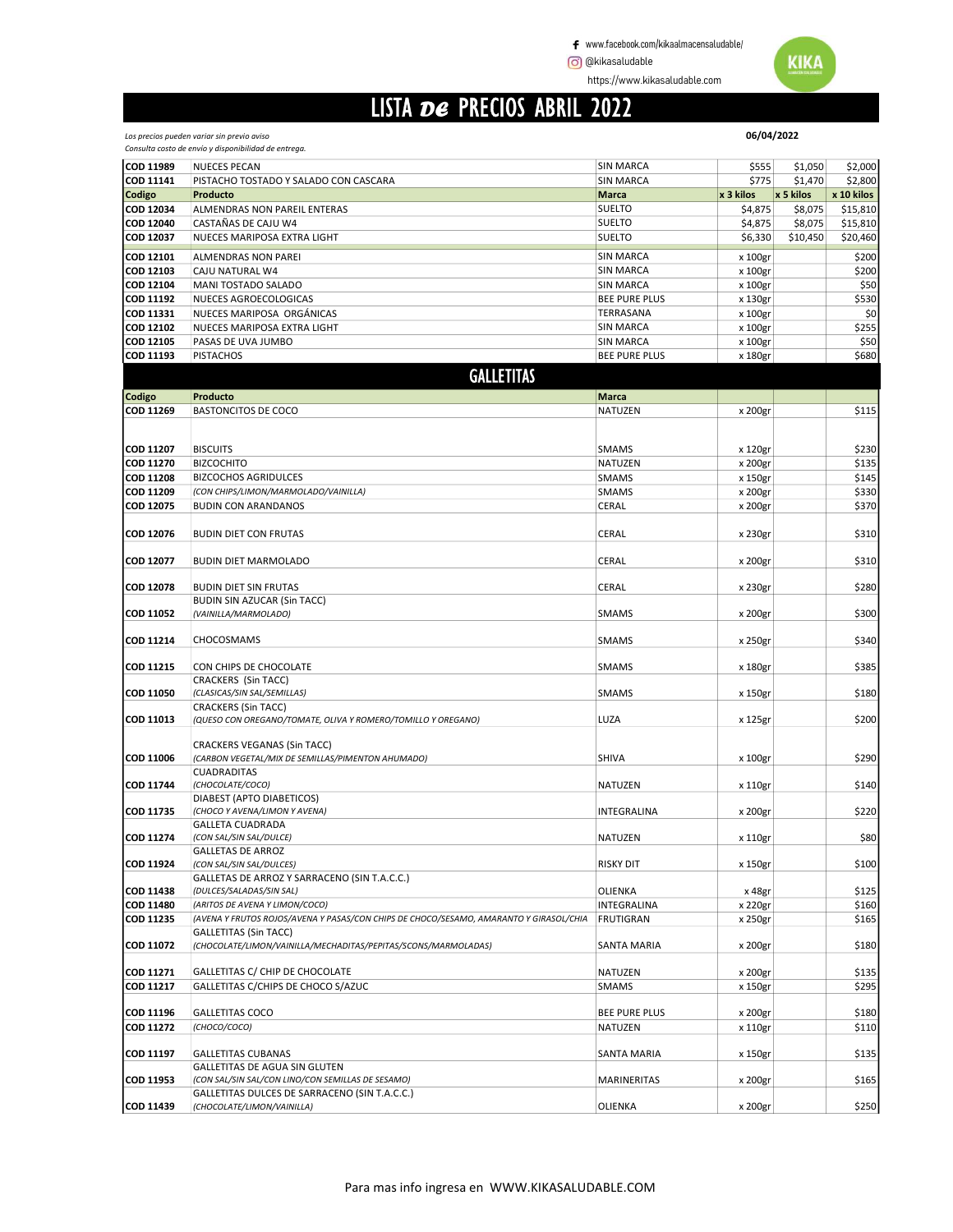https://www.kikasaludable.com

## LISTA DE PRECIOS ABRIL 2022

|                  | Los precios pueden variar sin previo aviso                                             |                    | 06/04/2022 |       |
|------------------|----------------------------------------------------------------------------------------|--------------------|------------|-------|
|                  | Consulta costo de envío y disponibilidad de entrega.                                   |                    |            |       |
|                  | <b>GALLETITAS DULCES</b>                                                               |                    |            |       |
| COD 11963        | (PEPAS DE MEMBRILLO/PEPAS DE BATATA/VAINILLA/CON CHIPS DE CHOCOLATE/CHOCOMIEL)         | <b>DIMAX</b>       | x 160gr    | \$190 |
|                  | <b>GALLETITAS GALLETITAS LIGHT TEISTY</b>                                              |                    |            |       |
| <b>COD 11948</b> | (CON AVENA, PASAS DE UVA, NUECES, MANI Y CASTAÑAS)                                     | CERAL              | x 190gr    | \$170 |
| COD 11631        | (AVENA ALMENDRAS Y MANI/AVENA CON CHIPS DE CHOCOLATE/                                  | CACHAFAZ           | x 225gr    | \$250 |
| COD 11741        | <b>GALLETITAS INTEGRALES LIGHT</b><br>(COCO/LIMON/NARANJA)                             | CERAL              |            | \$190 |
|                  |                                                                                        |                    | x 180gr    |       |
| COD 11219        | <b>GALLETITAS SABOR VAINILLA</b>                                                       | <b>SMAMS</b>       | x 150gr    | \$165 |
| <b>COD 11888</b> | (COCO/NARANJA/VAINILLA)                                                                | CERAL              | x 190gr    | \$150 |
| <b>COD 11887</b> | (LIMON/VAINILLA/COCO/NARANJA/ALGARROBA)                                                | <b>SIN MARCA</b>   | x 190gr    | \$150 |
|                  | <b>GALLETITAS SMOOKIES</b>                                                             |                    |            |       |
| COD 11470        | (BANANA/MANZANA Y TRIGO/PERA Y TRIGO/VAINILLA)                                         | KIDFIELD           | x 150gr    | \$170 |
|                  | <b>GALLETITAS</b>                                                                      |                    |            |       |
| COD 11972        | (ALGARROBA, PASAS Y GIRASOL/AVENA, CHIA Y PASAS/MANI, CACAO Y CAFÉ/AVENA, COCO Y LINO) | ZAFRAN             | x 150gr    | \$130 |
| COD 11707        | (CHOCOLATE/COCO/LIMON/NARANJA/MEMBRILLO/VAINILLA Y CHIPS)                              | DELICEL            | x 200gr    | \$200 |
| COD 11220        | <b>GRISINES CON MIX DE SEMILLAS</b>                                                    | <b>SMAMS</b>       | x 120gr    | \$275 |
|                  | <b>GRISINIES</b>                                                                       |                    |            |       |
| <b>COD 11221</b> | (REGULARES/CON MIX DE SEMILLAS)                                                        | SMAMS              | x 150gr    | \$315 |
|                  |                                                                                        |                    |            |       |
| COD 11277        | <b>LENGUITA DE LIMON</b>                                                               | <b>NATUZEN</b>     | x 200gr    | \$100 |
| COD 11077        | (ORIGINAL/CARAMEL/CHOCOLATE/FINAS HIERBAS/QUESO)                                       | CEREALKO           | x 53gr     | \$80  |
| COD 11071        | (FRUTILLA/LIMON)                                                                       | <b>SANTA MARIA</b> | x 90gr     | \$155 |
|                  |                                                                                        |                    |            |       |
| COD 11203        | PALITOS DE QUESO                                                                       | SANTA MARIA        | x 200gr    | \$240 |
| COD 11042        | PEPAS CON MEMBRILLO (Sin TACC)                                                         | <b>SMAMS</b>       | x 150gr    | \$130 |
| <b>COD 11278</b> | (MARMOLADO/NEVADITAS/CHOCOLATE/LIMON/NARANJA/VAINILLA)                                 | <b>NATUZEN</b>     | x 140gr    | \$90  |
| <b>COD 11222</b> | POLVORON DE VAINILLA S/AZUCAR                                                          | <b>SMAMS</b>       | x 100gr    | \$160 |
|                  | <b>POLVORONES</b>                                                                      |                    |            |       |
| COD 11223        | (COCO/LIMON/VAINILLA)                                                                  | <b>SMAMS</b>       | x 130gr    | \$180 |
| COD 11054        | (CHOCOLATE/FRUTILLA/VAINILLA)                                                          | <b>SMAMS</b>       | x 105gr    | \$145 |
| COD 11284        | (CHOCOLATE/VAINILLA)                                                                   | NATUZEN            | x 180gr    | \$135 |
|                  | <b>TOSTADAS</b>                                                                        |                    |            |       |
| COD 11927        | (DULCES/NARANJA)                                                                       | CERAL              | x 200gr    | \$260 |
|                  | <b>TOSTADAS</b>                                                                        |                    |            |       |
| COD 11977        | (DULCES/SALADA)                                                                        | CERAL              | x 200gr    | \$140 |
|                  |                                                                                        |                    |            |       |
| COD 11074        | VAINILLAS (Sin TACC)                                                                   | <b>SANTA MARIA</b> | x 180gr    | \$305 |
|                  |                                                                                        |                    |            |       |
|                  | <b>GELATINAS Y FLANES</b>                                                              |                    |            |       |
| Codigo           | Producto                                                                               | <b>Marca</b>       |            |       |
|                  | <b>FLAN</b>                                                                            |                    |            |       |
| COD 11253        | (CHOCOLATE/DULCE DE LECHE)                                                             | <b>FRAMS</b>       | x 16gr     | \$130 |
|                  | <b>GELATINA</b>                                                                        |                    |            |       |
|                  | (ANANA/ANANA Y MARACUYA/ARANDANO/CEREZA/DUO/DURAZNOS/FRUTILLA/FRUTOS ROJOS/FRUTOS      |                    |            |       |
| <b>COD 11255</b> | TROPICALES/LIMON/MANZANA/MARACUYA/NARANJA)                                             | <b>FRAMS</b>       | x 26gr     | \$135 |
| <b>COD 11268</b> | MOUSSE CHOCOLATE                                                                       | <b>FRAMS</b>       | x 40gr     | \$185 |
|                  |                                                                                        |                    |            |       |
|                  | <b>GOLOSINAS</b>                                                                       |                    |            |       |
| Codigo           | Producto                                                                               | <b>Marca</b>       |            |       |
|                  | <b>BARRA CROWIE (Sin TACC)</b>                                                         | CROWIE             |            |       |
| COD 11025        | (CHOCOLATE/CHOCOLATE BLANCO/LIMON/COCO/FRUTILLA/MARROC)                                |                    | x 12gr     | \$65  |
| COD 11162        | (BLANCO/CHOCOLATE/DULCE DE LECHE/LIMON/YOGURT FRUTILLA)                                | LULEMUU            | x 12gr     | \$35  |
| COD 11713        | (CON ARANDANOS Y PASAS/BANANA Y DULCE DE LECHE/CACAO/MANZANA/PASAS DE UVA)             | <b>MUECAS</b>      | x 40gr     | \$95  |
|                  |                                                                                        | SMAMS              |            |       |
| COD 12064        | BARRITA DE CEREAL C/ALMENDRAS Y PASAS                                                  |                    | x 23gr     | \$95  |
|                  | <b>BARRITAS</b>                                                                        | ZAFRAN             |            |       |
| COD 11968        | (ALMENDRAS/CAJU Y SEMILLAS DE ZAPALLO/MANI Y CACAO/MANZANA Y CHIA)                     |                    | x 28gr     | \$105 |
| <b>COD 11748</b> | (CHOCOLATE/FRUTILLA)                                                                   | LULEMUU            | x 20gr     | \$40  |
|                  |                                                                                        | <b>FRANKS</b>      |            |       |
| COD 11456        | COPITO DE DULCE DE LECHE SIN TACC                                                      |                    | x 40gr     | \$85  |
| COD 11750        | LIMU                                                                                   | LULEMUU            | x 15gr     | \$40  |
| COD 12079        | MANTECOL                                                                               | MANTECOL           | x 26gr     | \$90  |
|                  |                                                                                        | MANTECOL           |            |       |
| <b>COD 12080</b> | MANTECOL                                                                               |                    | x 110gr    | \$160 |
| COD 11060        | NUCREM SIN AZUCAR (Sin TACC)                                                           | <b>GEORGALOS</b>   | x 35gr     | \$85  |
| COD 11044        | OBLEAS DE LIMON CON CHOCOLATE (Sin TACC)                                               | <b>SANTA MARIA</b> | x 20gr     | \$600 |
| COD 11751        | (AVELLANA/MANI)                                                                        | LULEMUU            | x 15gr     | \$40  |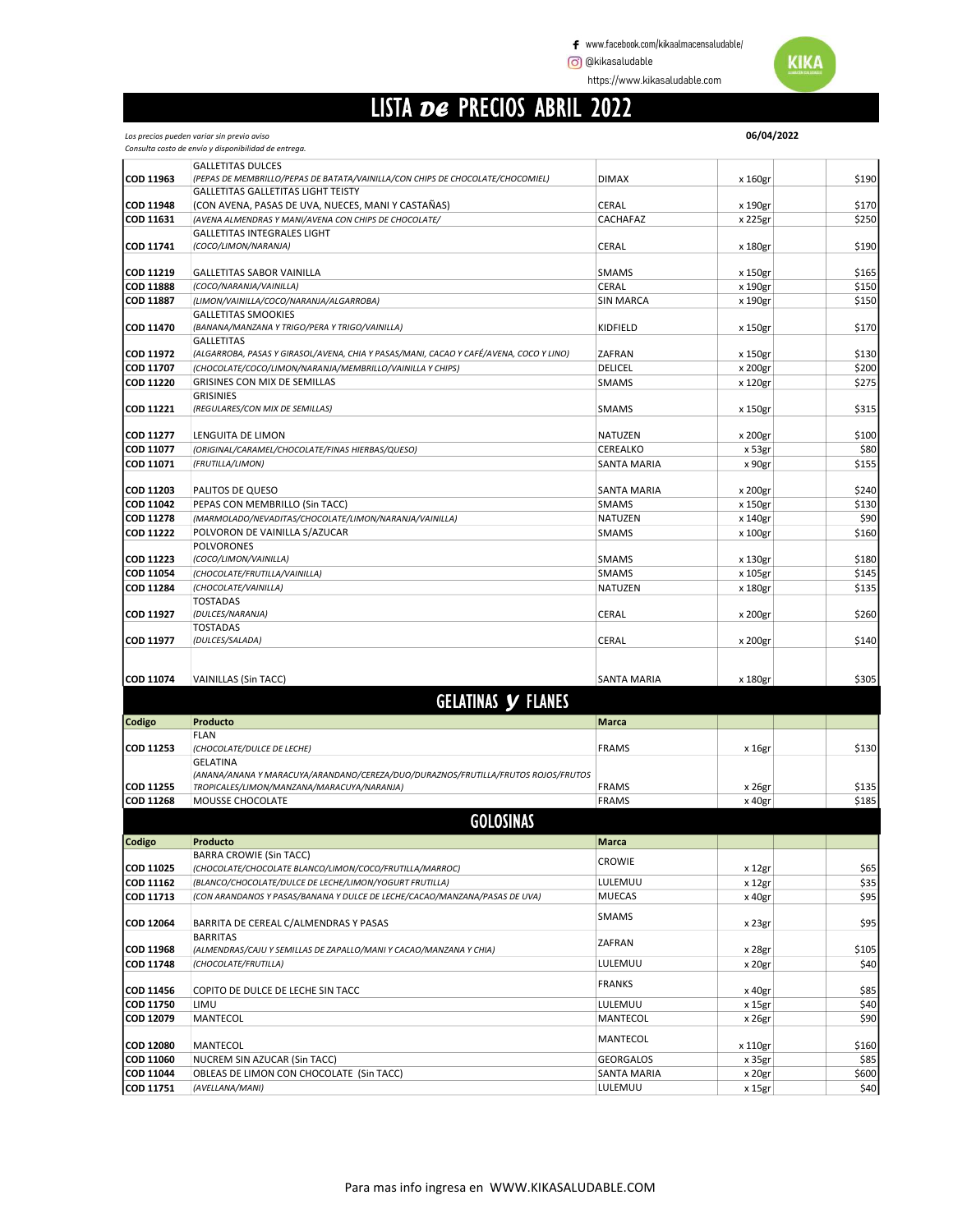https://www.kikasaludable.com

## LISTA DE PRECIOS ABRIL 2022

Los precios pueden variar sin previo aviso

|                        | Consulta costo de envío y disponibilidad de entrega.                                            |                                      |                    |                  |                  |
|------------------------|-------------------------------------------------------------------------------------------------|--------------------------------------|--------------------|------------------|------------------|
|                        |                                                                                                 | <b>PACARI</b>                        |                    |                  |                  |
| COD 11347              | UVILLAS CUBIERTO GOLDEN BERRIES (SIN T.A.C.C.)<br>VAUQUITA                                      |                                      | x 57gr             |                  | \$510            |
| COD 11747              | (TRADICIONAL/LIGHT)                                                                             | VAUQUITA                             | x 22gr             |                  | \$50             |
|                        | <b>GRANOLA</b>                                                                                  |                                      |                    |                  |                  |
|                        |                                                                                                 |                                      |                    |                  |                  |
| <b>Codigo</b>          | Producto                                                                                        | <b>Marca</b>                         | x 250gr            | x 500gr          | x 1kilo          |
| COD 11981              | GRANOLA                                                                                         | LASFOR                               | \$250              | \$470            | \$890            |
| COD 12114              | <b>GRANOLA LIGHT</b>                                                                            | LASFOR                               | \$225              | \$420            | \$800            |
| Codigo                 | Producto<br><b>GRANOLA</b>                                                                      | Marca                                |                    |                  |                  |
| COD 11183              | (CHOCOLATE/CON MIEL)                                                                            | <b>BEE PURE PLUS</b>                 | x 300gr            |                  | \$550            |
|                        |                                                                                                 |                                      |                    |                  |                  |
| <b>COD 11608</b>       | <b>GRANOLA CON COCO Y MIEL</b>                                                                  | LULEMUU                              | x 200gr            |                  | \$330            |
| <b>COD 12121</b>       | (TRADICIONAL/BERRIES/LIGHT/TROPICAL/ENERGETICA)                                                 | <b>KOS FOOD</b>                      | x 1kilo            |                  | \$700            |
|                        | HARINAS Y PREMEZCLAS                                                                            |                                      |                    |                  |                  |
|                        |                                                                                                 |                                      |                    |                  |                  |
| <b>Codigo</b>          | Producto<br>HARINA DE ALMENDRAS                                                                 | <b>Marca</b>                         | x 250gr            | x 500gr          | x 1kilo          |
| COD 11594<br>COD 11597 | <b>HARINA DE ARVEJAS</b>                                                                        | <b>SIN MARCA</b><br><b>SIN MARCA</b> | \$585<br>\$115     | \$1,105<br>\$210 | \$2,100<br>\$400 |
| <b>COD 11158</b>       | <b>HARINA DE GARBANZO</b>                                                                       | <b>SIN MARCA</b>                     | \$55               | \$95             | \$170            |
| COD 11160              | <b>HARINA DE LINO</b>                                                                           | <b>SIN MARCA</b>                     | \$95               | \$165            | \$300            |
| COD 11161              | HARINA DE TRIGO INTEGRAL                                                                        | <b>SIN MARCA</b>                     | \$45               | \$85             | \$160            |
| COD 11755              | PURE DE PAPAS EN ESCAMAS                                                                        | <b>SIN MARCA</b>                     | \$205              | \$385            | \$730            |
| COD 11757              | ALMIDON DE MAIZ (Sin TACC)                                                                      | <b>NATUZEN</b>                       | x 1kilo            |                  | \$220            |
| COD 12053              | BIOO PREMECLA SIN TACC BIZCOCHUELO DE CHOCOLATE                                                 | <b>BIOO</b>                          | x 480gr            |                  | \$355            |
| COD 12054              | BIOO PREMECLA SIN TACC BIZCOCHUELO DE VAINILLA                                                  | <b>BIOO</b>                          | x 480gr            |                  | \$315            |
| COD 12055              | <b>BIOO PREMECLA SIN TACC GALLETITAS</b>                                                        | <b>BIOO</b>                          | x 225gr            |                  | \$245            |
| COD 12056              | BIOO PREMECLA SIN TACC NOQUIS                                                                   | <b>BIOO</b>                          | x 200gr            |                  | \$250            |
| COD 12057              | BIOO PREMECLA SIN TACC PAN DE QUESO                                                             | <b>BIOO</b>                          | x 350gr            |                  | \$210            |
| <b>COD 12058</b>       | BIOO PREMECLA SIN TACC PANADERIA Y RESP                                                         | <b>BIOO</b>                          | x 500gr            |                  | \$315            |
| COD 12059              | BIOO PREMECLA SIN TACC PIZZA                                                                    | <b>BIOO</b>                          | x 500gr            |                  | \$270            |
| COD 12060              | BIOO PREMECLA SIN TACC TALLARINES                                                               | <b>BIOO</b>                          | x 200gr            |                  | \$235            |
|                        |                                                                                                 | <b>DICOMERE</b>                      |                    |                  |                  |
| COD 12135<br>COD 11758 | <b>FECULA DE MAIZ</b><br>FECULA DE MANDIOCA (Sin TACC)                                          | <b>NATUZEN</b>                       | x 500gr<br>x 1kilo |                  | \$200<br>\$220   |
| COD 11688              | <b>GOMA XANTICA</b>                                                                             | <b>SIN MARCA</b>                     | x 1kilo            |                  | \$3,420          |
| COD 11730              | <b>GOMA XANTICA</b>                                                                             | <b>SIN MARCA</b>                     | x 35gr             |                  | \$190            |
|                        |                                                                                                 |                                      |                    |                  |                  |
|                        | HARINA (SIN T.A.C.C)                                                                            | EL COSACO                            |                    |                  |                  |
| COD 11403              | (ALMENDRAS/COCO)                                                                                |                                      | x 200gr            |                  | \$610            |
|                        | HARINA (Sin TACC)                                                                               | CELIDARINA                           |                    |                  |                  |
| COD 11065<br>COD 12137 | (MAIZ/SORGO)<br>(UNIVERSAL/PAN/PIZZA/BIZCOCHUELO CHOCOLATE/BIZCOCHUELO VAINILLA/ÑOQUIS DE PAPA) | DELICEL                              | x 500gr            |                  | \$230<br>\$270   |
| COD 11774              | HARINA DE ALGARROBA SIN TACC                                                                    | <b>YIN YANG</b>                      | x 500gr<br>x 250gr |                  | \$465            |
| COD 11764              | HARINA DE ARROZ (Sin TACC)                                                                      | <b>NATUZEN</b>                       | x 1kilo            |                  | \$220            |
| <b>COD 11488</b>       | HARINA DE ARROZ X KG                                                                            | SANTA MARIA                          | x 1kilo            |                  | \$220            |
| COD 11930              | HARINA DE ARVEJAS SIN TACC                                                                      | <b>SEIS INAS</b>                     | x 1kilo            |                  | \$425            |
| COD 11775              | HARINA DE GARBANZOS SIN TACC                                                                    | <b>YIN YANG</b>                      | x 250gr            |                  | \$130            |
| COD 11933              | HARINA DE SORGO INTEGRAL SIN TACC                                                               | <b>SEIS INAS</b>                     | x 1kilo            |                  | \$375            |
| COD 11931              | HARINA DE SORGO SIN TACC                                                                        | <b>SEIS INAS</b>                     | x 1kilo            |                  | \$405            |
| COD 11932              | HARINA DE TRIGO SARRACENO SIN TACC                                                              | <b>SEIS INAS</b>                     | x 1kilo            |                  | \$515            |
| COD 11329              | HARINA INTEGRAL DE TRIGO ORGÁNICA EXTRA FINA                                                    | TERRASANA                            | x 1kilo            |                  | \$245            |
| COD 11404              | HARINA INTEGRAL DE TRIGO PAN 1KG                                                                | CAMPO CLARO                          | x 1kilo            |                  | \$320            |
| COD 12134              | LEVADURA                                                                                        | LEVEX                                | $2 \times 10$ gr   |                  | \$80             |
| COD 12089              | NUTRILEVA                                                                                       | CALSA                                | x 500gr            |                  | \$980            |
| COD 11765              | PAN RALLADO (Sin TACC)                                                                          | NATUZEN                              | x 450gr            |                  | \$200            |
| COD 11205              | PREMEZC. PANADERIA                                                                              | SANTA MARIA                          | x 1kilo            |                  | \$525            |
| COD 11204<br>COD 11760 | PREMEZC. PANADERIA S/LACTOSA                                                                    | SANTA MARIA<br>NATUZEN               | x 1kilo            |                  | \$525<br>\$180   |
| COD 11304              | PREMEZCLA BIZCOCHUELO (Sin TACC)<br>PREMEZCLA CHIPA                                             | <b>FRAMS</b>                         | x 450gr<br>x 500gr |                  | \$290            |
| COD 11761              | PREMEZCLA PAN (Sin TACC)                                                                        | NATUZEN                              | x 450gr            |                  | \$185            |
| COD 11759              | PREMEZCLA PANADERIA Y REPOSTERIA (Sin TACC)                                                     | NATUZEN                              | x 1kilo            |                  | \$230            |
| COD 11762              | PREMEZCLA PANADERIA Y REPOSTERIA (Sin TACC)                                                     | NATUZEN                              | x 450gr            |                  | \$135            |
| COD 11066              | PREMEZCLA PARA PAN (Sin TACC)                                                                   | CELIDARINA                           | x 370gr            |                  | \$215            |
| COD 11067              | PREMEZCLA PARA PASTA (Sin TACC)                                                                 | CELIDARINA                           | x 500gr            |                  | \$205            |
| COD 11305              | PREMEZCLA PIZZA                                                                                 | <b>FRAMS</b>                         | x 500gr            |                  | \$250            |
| COD 11756              | PREMEZCLA PIZZA (Sin TACC)                                                                      | NATUZEN                              | x 450gr            |                  | \$180            |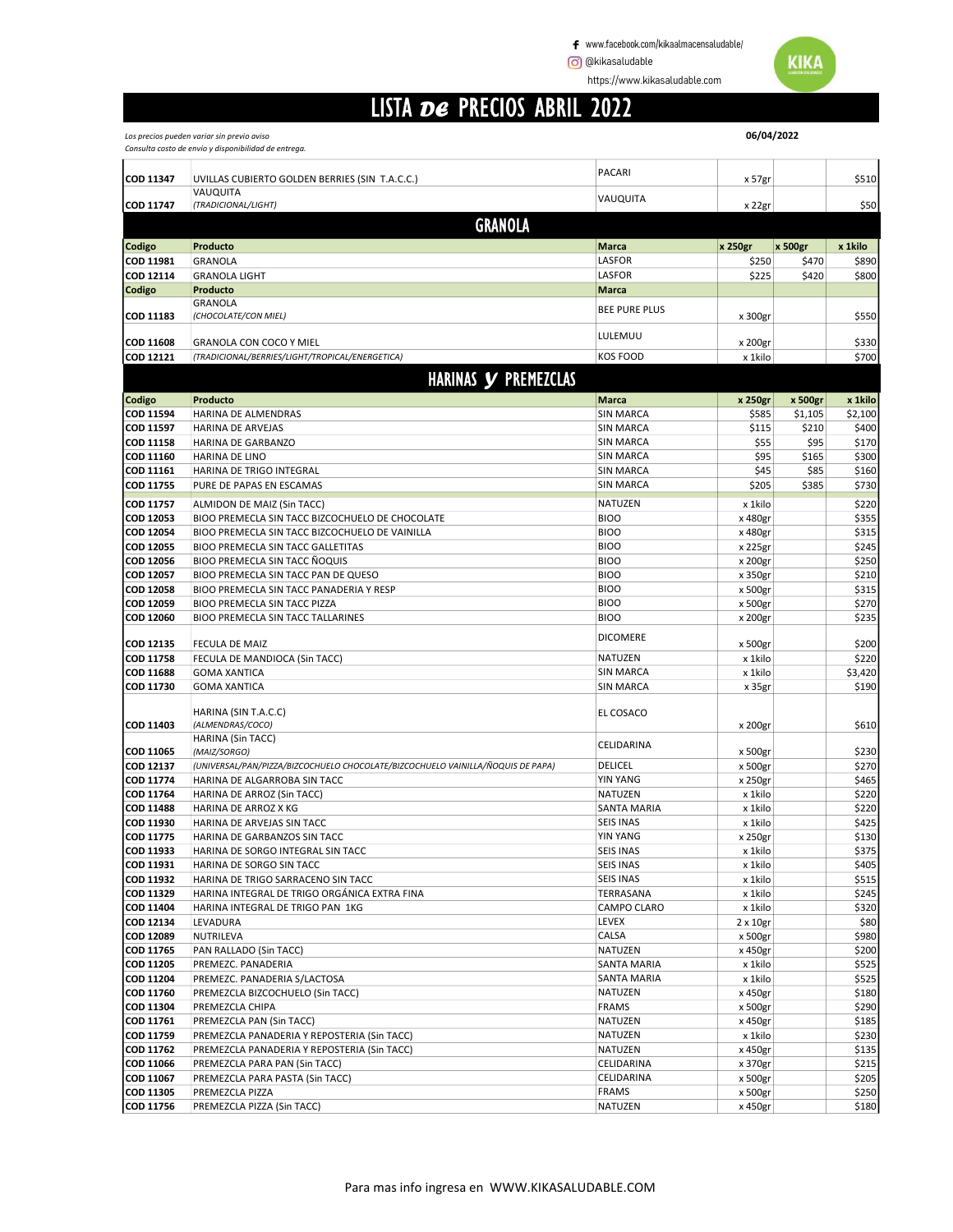www.facebook.com/kikaalmacensaludable/

**@** @kikasaludable **WIKA** 

https://www.kikasaludable.com

## LISTA DE PRECIOS ABRIL 2022

Los precios pueden variar sin previo aviso

|                        | Consulta costo de envío y disponibilidad de entrega.                                                                                                                                                   |                                      |                  |                |                |
|------------------------|--------------------------------------------------------------------------------------------------------------------------------------------------------------------------------------------------------|--------------------------------------|------------------|----------------|----------------|
| COD 11014              | PREMEZCLA SALADA (Sin TACC)                                                                                                                                                                            | CELIDARINA                           | x 380gr          |                | \$315          |
| COD 11306              | PREMEZCLA TORTA FRITA                                                                                                                                                                                  | <b>FRAMS</b>                         | x 400gr          |                | \$210          |
| COD 11307              | PREMEZCLA UNIVERSAL                                                                                                                                                                                    | <b>FRAMS</b>                         | x 500gr          |                | \$235          |
| COD 11206              | <b>REBOZADOR</b>                                                                                                                                                                                       | SANTA MARIA                          | x 500gr          |                | \$260          |
| COD 11763              | <b>REBOZADOR (Sin TACC)</b>                                                                                                                                                                            | NATUZEN                              | x 240gr          |                | \$140          |
|                        | <b>INFUSIONES Y TE</b>                                                                                                                                                                                 |                                      |                  |                |                |
|                        |                                                                                                                                                                                                        |                                      |                  |                |                |
| Codigo                 | Producto                                                                                                                                                                                               | <b>Marca</b>                         |                  |                |                |
| COD 11891              | (ARANDANOS/FRAMBUESA/CHAI/DURAZNO MARACUYA/FRUTILLAS, DURAZNO Y NARANJA/FRUTAS<br>CITRUS/FRUTOS DEL BOSQUE/LIMON, MENTA Y ANIZ/MANZANA, CANELA Y MIEL/MATCHA, MENTA Y<br>LIMON/NARANJA, CANELA Y ANIZ) | SAINT GOTTARD                        | 20 sag           |                | \$460          |
| COD 11367              | <b>INFUSIÓN</b><br>(MANZANILLA/FEM/ROJO/VERDE)                                                                                                                                                         | HEREDIA                              | 25 sag           |                | \$230          |
| COD 11366              | INFUSIÓN DE JENGIBRE                                                                                                                                                                                   | <b>HEREDIA</b>                       | 25 sag           |                | \$325          |
| COD 11364              | INFUSIÓN DE ROSA MOSQUETA                                                                                                                                                                              | HEREDIA                              | 25 sag           |                | \$350          |
| COD 11901              | INFUSION SURTIDO FRUTAL                                                                                                                                                                                | SAINT GOTTARD                        | 20 sag           |                | \$460          |
| COD 11902              | INFUSION VARIEDADES FRUTALES                                                                                                                                                                           | SAINT GOTTARD                        | 20 sag           |                | \$460          |
| COD 11377              | INFUSIONES HERBY (DIGESTIVO)                                                                                                                                                                           | HEREDIA                              | 25 sag           |                | \$265          |
| COD 11368              | INFUSIONES SEDAN (RELAX)                                                                                                                                                                               | <b>HEREDIA</b>                       | 25 sag           |                | \$305          |
| COD 11375              | INFUSIONES ADISOL (ADELGAZANTE)                                                                                                                                                                        | <b>HEREDIA</b>                       | 20 sag           |                | \$300          |
| COD 11369              | INFUSIONES MEDITACIÓN                                                                                                                                                                                  | <b>HEREDIA</b>                       | 25 sag           |                | \$320          |
| COD 11370              | INFUSIONES NOCHE (DESCANSO)                                                                                                                                                                            | <b>HEREDIA</b>                       | 20 sag           |                | \$335          |
| COD 11378              | INFUSIONES PASIÓN CHAI (AFRODISÍACO)                                                                                                                                                                   | <b>HEREDIA</b>                       | 25 sag           |                | \$315          |
| COD 11362              | INFUSIONES SURTIDO BIENESTAR                                                                                                                                                                           | <b>HEREDIA</b>                       | 20 sag           |                | \$280          |
| COD 11373              | INFUSIONES SURTIDO CLASICO                                                                                                                                                                             | <b>HEREDIA</b>                       | 25 sag           |                | \$295          |
| COD 11376<br>COD 11380 | INFUSIONES SURTIDO MONOHIERBAS<br><b>INFUSIONES TÉ HARMONY</b>                                                                                                                                         | <b>HEREDIA</b><br><b>HEREDIA</b>     | 25 sag<br>25 sag |                | \$240<br>\$310 |
| COD 11363              | INFUSIONES TÉ VERDE CON LIMÓN Y NARANJA                                                                                                                                                                | <b>HEREDIA</b>                       | 25 saq           |                | \$295          |
| COD 11372              | INFUSIONES TÉ VERDE MATCHA                                                                                                                                                                             | HEREDIA                              | x 30gr           |                | \$780          |
| COD 11379              | <b>INFUSIONES WANG LEE</b>                                                                                                                                                                             | <b>HEREDIA</b>                       | 25 sag           |                | \$410          |
| COD 11349              | (ILUMINE/SILENCIO ANDINO/CHAMAN CHAI/INCA ROSE/AMANZONIA MANGO/BLANCO LYCHEE/VERDE                                                                                                                     | <b>INTI ZEN</b>                      | 15 sag           |                | \$411          |
| COD 11907              | TE DE TILO CEDRON Y MELISA                                                                                                                                                                             | SAINT GOTTARD                        | 20 sag           |                | \$290          |
| COD 11903              | TE MANZANILLA CANELA/MIEL                                                                                                                                                                              | SAINT GOTTARD                        | 20 sag           |                | \$260          |
| COD 11904<br>COD 11905 | TE NEGRO ROYAL BLACK<br>TE ROJO CON VAINILLA                                                                                                                                                           | SAINT GOTTARD<br>SAINT GOTTARD       | 20 sag<br>20 sag |                | \$200<br>\$430 |
| COD 11906              | TE ROJO TRADICIONAL                                                                                                                                                                                    | SAINT GOTTARD                        | 20 sag           |                | \$345          |
| COD 11910              | <b>TE VERDE</b>                                                                                                                                                                                        | <b>SAINT GOTTARD</b>                 | 20 sag           |                | \$190          |
| COD 11909              | TE VERDE CEREZA Y FRAMBUEZA                                                                                                                                                                            | <b>SAINT GOTTARD</b>                 | 20 sag           |                | \$430          |
| COD 11908              | TE VERDE CON MENTA Y MIEL                                                                                                                                                                              | <b>SAINT GOTTARD</b>                 | 20 sag           |                | \$290          |
| COD 11921              | (FRUTOS DEL BOSQUE/MANZANA Y NARANJA/LIMA, LIMON, JENGIBRE Y MENTA)                                                                                                                                    | SAINT GOTTARD                        | 20 sag           |                | \$385          |
| COD 11912              | <b>TISANA</b><br>(ANTICOLESTEROL/DIABETES/DIURETICO/LAXANTE/PRESION/PROSTATA/SEDANTE/DETOX)                                                                                                            | SAINT GOTTARD                        | 20 sag           |                | \$315          |
| COD 11911              | <b>TISANA ADELGAZANTE</b>                                                                                                                                                                              | SAINT GOTTARD                        | 20 sag           |                | \$315          |
|                        | <b>LECHES Y BEBIDAS</b>                                                                                                                                                                                |                                      |                  |                |                |
| Codigo                 | Producto                                                                                                                                                                                               | Marca                                |                  |                |                |
| COD 11400              | <b>BEBIDA DE ALMENDRAS</b>                                                                                                                                                                             | AMANDE                               | x 1litro         |                | \$380          |
| COD 11401              | BEBIDA DE ALMENDRAS Y COCO                                                                                                                                                                             | AMANDE                               | x 1litro         |                | \$370          |
| COD 12125              | <b>JUGO EXPRIMIDO</b><br>(NARANJA/MANZANA/ARANDANOS Y MANZANA)                                                                                                                                         | <b>PURA FRUTA</b>                    | x 330ml          |                | \$140          |
|                        | <b>LEGUMBRES</b>                                                                                                                                                                                       |                                      |                  |                |                |
| Codigo                 | Producto                                                                                                                                                                                               | Marca                                | x 250gr          | x 500gr        | x 1kilo        |
| COD 11884              | ARROZ BASMATI                                                                                                                                                                                          | <b>SIN MARCA</b>                     | \$130            | \$240          | \$450          |
| COD 11881              | <b>ARROZ INTEGRAL</b>                                                                                                                                                                                  | <b>SIN MARCA</b>                     | \$40             | \$70           | \$125          |
| COD 11519              | ARROZ YAMANI                                                                                                                                                                                           | <b>SIN MARCA</b>                     | \$55             | \$100          | \$190          |
| COD 11602              | ARVEJA ENTERA                                                                                                                                                                                          | <b>SIN MARCA</b>                     | \$40             | \$75           | \$135          |
| COD 11599              | ARVEJA PARTIDA                                                                                                                                                                                         | <b>SIN MARCA</b>                     | \$85             | \$45           | \$155          |
| COD 11513              | AVENA                                                                                                                                                                                                  | <b>SIN MARCA</b>                     | \$50             | \$90           | \$170          |
| COD 11570              | AVENA INSTANTANEA                                                                                                                                                                                      | <b>SIN MARCA</b>                     | \$50             | \$95           | \$180          |
| COD 11501<br>COD 11504 | CEBADA PERLADA<br><b>GARBANZOS</b>                                                                                                                                                                     | <b>SIN MARCA</b><br><b>SIN MARCA</b> | \$75<br>\$75     | \$140          | \$260<br>\$260 |
| COD 11534              | LENTEJA ROJA                                                                                                                                                                                           | <b>SIN MARCA</b>                     | \$135            | \$140<br>\$255 | \$480          |
| COD 11537              | LENTEJAS                                                                                                                                                                                               | <b>SIN MARCA</b>                     | \$80             | \$150          | \$280          |
| COD 11951              | LENTEJON                                                                                                                                                                                               | <b>SIN MARCA</b>                     | \$100            | \$185          | \$350          |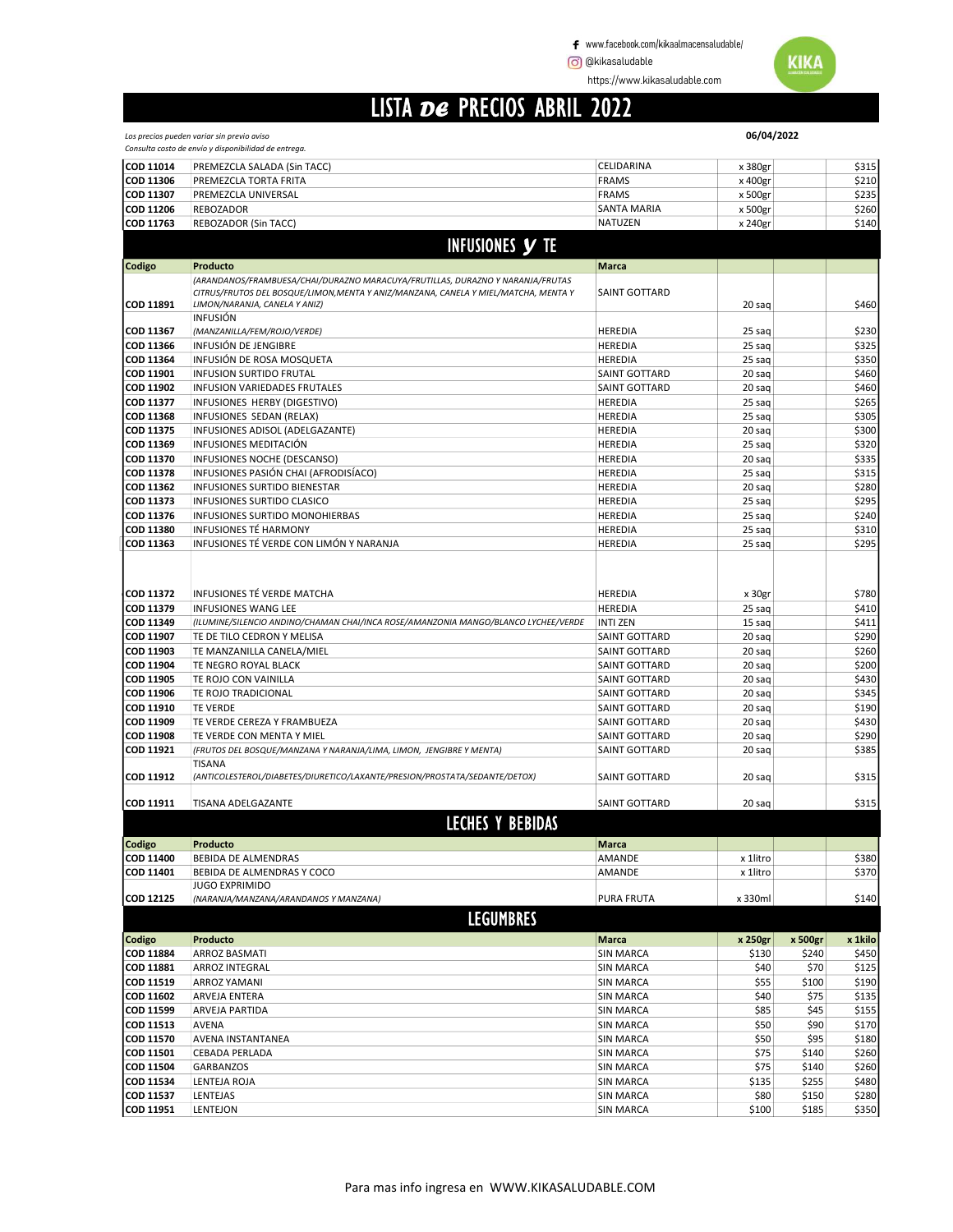https://www.kikasaludable.com

#### LISTA DE PRECIOS ABRIL 2022

Los precios pueden variar sin previo aviso

|                               | Consulta costo de envío y disponibilidad de entrega.                     |                         |                    |       |                |
|-------------------------------|--------------------------------------------------------------------------|-------------------------|--------------------|-------|----------------|
| COD 11540                     | <b>MAIZ BLANCO</b>                                                       | <b>SIN MARCA</b>        | \$70               | \$125 | \$230          |
| COD 12094                     | MAIZ PISINGALLO                                                          | <b>SIN MARCA</b>        | \$50               | \$95  | \$175          |
| COD 11507                     | MANI TOSTADO NATURA                                                      | <b>SIN MARCA</b>        | \$95               | \$175 | \$330          |
| COD 11510                     | MANI TOSTADO SALADO                                                      | <b>SIN MARCA</b>        | \$100              | \$185 | \$350          |
| COD 11670                     | POROTOS ALUBIA                                                           | <b>SIN MARCA</b>        | \$80               | \$145 | \$270          |
| COD 11673                     | POROTOS COLORADO                                                         | <b>SIN MARCA</b>        | \$80               | \$145 | \$270          |
| COD 11679                     | POROTOS CRAMBERRYS                                                       | <b>SIN MARCA</b>        | \$80               | \$145 | \$270          |
| COD 11676                     | POROTOS MUNG                                                             | <b>SIN MARCA</b>        | \$70               | \$130 | \$240          |
| COD 11682                     | POROTOS NEGROS                                                           | <b>SIN MARCA</b>        | \$75               | \$135 | \$250          |
| COD 11685                     | POROTOS PALLARESS                                                        | <b>SIN MARCA</b>        | \$165              | \$305 | \$580          |
| COD 11522                     | QUINOA                                                                   | <b>SIN MARCA</b>        | \$150              | \$280 | \$530          |
| COD 11796                     | TEXTURIZADO DE SOJA                                                      | <b>SIN MARCA</b>        | \$75               | \$135 | \$240          |
|                               |                                                                          |                         |                    |       |                |
| COD 11335                     | ARROZ BLANCO                                                             | <b>TERRASANA</b>        | x 1kilo            |       | \$330          |
| COD 11336                     | ARROZ (INTEGRAL/YAMANI)                                                  | TERRASANA               | x 1kilo            |       | \$335          |
| COD 11767                     | ARROZ INTEGRAL ORGANICO (SIN TACC)                                       | <b>YIN YANG</b>         | x 500gr            |       | \$140          |
| COD 11768                     | ARROZ YAMANI ORGANICO (SIN TACC)                                         | <b>YIN YANG</b>         | x 500gr            |       | \$195          |
| COD 11769                     | ARROZ YAMANI (SIN TACC)                                                  | <b>YIN YANG</b>         | x 1kilo            |       | \$285          |
| COD 11772                     | GARBANZO (SIN TACC)                                                      | <b>YIN YANG</b>         | x 500gr            |       | \$190          |
| COD 11776                     | LENTEJAS 5MM (SIN TACC)                                                  | <b>YIN YANG</b>         | x 500gr            |       | \$200          |
| COD 11777                     | LENTEJAS TURCAS (SIN TACC)                                               | <b>YIN YANG</b>         | x 500gr            |       | \$430          |
| <b>COD 12088</b>              | MANI RUNNER CRUDO C/PIEL                                                 | <b>SUELTO</b>           | x 1kilo            |       | \$330          |
|                               | <b>MANTECA</b>                                                           |                         |                    |       |                |
|                               | Producto                                                                 | <b>Marca</b>            |                    |       |                |
| Codigo                        |                                                                          | <b>BEE PURE PLUS</b>    |                    |       |                |
| COD 11622<br>COD 11976        | MANTECA CLARIFICADA                                                      |                         | x 300gr            |       | \$450<br>\$370 |
|                               | MANTECA CLARIFICADA                                                      | <b>BY NA</b>            | x 270gr            |       |                |
|                               | <b>MANTEQUILLA DE MANI</b>                                               |                         |                    |       |                |
| <b>Codigo</b>                 | Producto                                                                 | <b>Marca</b>            |                    |       |                |
| COD 11186                     | MATEQUILLAS DE MANI                                                      | <b>BEE PURE PLUS</b>    | x 360gr            |       | \$360          |
|                               | MANTEQUILLA DE MANÍ NATURAL                                              |                         |                    |       |                |
| COD 11474                     |                                                                          | LE FIT                  | x 400gr            |       | \$350          |
| COD 12046                     | MATEQUILLAS DE MANI                                                      | <b>NINA</b>             | x 380gr            |       | \$350          |
|                               |                                                                          |                         |                    |       |                |
| COD 11646                     | MANTEQUILLA DE MANI                                                      | <b>SOL AZTECA</b>       | x 360gr            |       | \$325          |
|                               | <b>MERMELADAS</b>                                                        |                         |                    |       |                |
|                               |                                                                          |                         |                    |       |                |
|                               |                                                                          |                         |                    |       |                |
| COD 11640                     | (MEMBRILLO/CIRUELAS/MANZANA)                                             | RECETAS DE ENTONCES     | x 210gr            |       | \$430          |
|                               | <b>DULCE</b>                                                             |                         |                    |       |                |
| COD 11176                     | (ARANDANOS/FRAMBUESAS/FRUTILLAS/FRUTOS DEL BOSQUE)<br><b>DULCE LIGHT</b> | <b>BEE PURE PLUS</b>    | x 400gr            |       | \$410          |
| COD 11689                     | (ARANDANOS/FRUTILLA/FRUTOS DEL BOSQUE)                                   | <b>BEE PURE PLUS</b>    | x 400gr            |       | \$510          |
|                               | <b>DULCE LIGHT</b>                                                       |                         |                    |       |                |
| COD 11794                     | (FRAMBUESA/FRUTOS DEL BOSQUE)                                            | MASSEUBE                | x 350gr            |       | \$540          |
|                               | <b>DULCE LIGHT</b>                                                       |                         |                    |       |                |
| COD 11718                     | (FRUTOS DEL BOSQUE/FRUTILLA/ARANDANOS)                                   | <b>BEE PURE PLUS</b>    | x 270gr            |       | \$400          |
|                               | <b>DULCE</b>                                                             |                         |                    |       |                |
| COD 11793                     | (ROSA MOSQUETA/FRUTOS DEL BOSQUE/FRAMBUESA)                              | MASSEUBE                | x 350gr            |       | \$630          |
|                               | <b>FRUTA EN ALMIBAR</b>                                                  |                         |                    |       |                |
| <b>COD 11442</b>              | (CASSIS/MORA/FRUTOS DEL BOSQUE)                                          | <b>CUYEN</b>            | x 390gr            |       | \$580          |
|                               | MERMELADA                                                                |                         |                    |       |                |
| COD 11447                     | (ARANDANO/ROSA MOSQUETA/SAUCO/MORA/CASSIS/FRUTOS DEL BOSQUE)             | <b>CUYEN</b>            | x 280gr            |       | \$445          |
|                               | MERMELADA (SIN T.A.C.C.)                                                 |                         |                    |       |                |
| COD 11317                     | (MORAS/ROSA MOSQUETA/FRUTOS DEL BOSQUE/SAUCO)                            | TERRASANA               | x 280gr            |       | \$460          |
|                               | MERMELADA LIGHT CON SEMILLAS                                             |                         |                    |       |                |
| COD 11638                     | (CIRUELAS/FRUTILLAS/DURAZNO)                                             | <b>CUARTO CRECIENTE</b> | x 400gr            |       | \$380          |
|                               | MERMELADA SIN AZUCAR (SIN TACC)                                          |                         |                    |       |                |
| COD 11451                     | (ROSA MOSQUETA/FRAMBUESA/FRUTOS DEL BOSQUE)                              | <b>CUYEN</b>            | x 285gr            |       | \$655          |
|                               | MERMELADA SIN AZUCAR                                                     |                         |                    |       |                |
| COD 11301                     | (ARANDANO/FRUTOS ROJOS/FRUTILLA)                                         | DOÑA MAGDALENA          | x 400gr            |       | \$450          |
|                               |                                                                          |                         |                    |       |                |
| COD 11696                     | PASION DORADA                                                            | <b>BEE PURE PLUS</b>    | x 400gr            |       |                |
|                               | <b>MIEL</b>                                                              |                         |                    |       |                |
|                               |                                                                          |                         |                    |       | \$370          |
|                               | MIEL CLASICA                                                             | <b>BEE PURE PLUS</b>    | x 500gr            |       | \$470          |
| <b>COD 11187</b><br>COD 11188 | MIEL CREMOSA                                                             | <b>BEE PURE PLUS</b>    |                    |       | \$490          |
| COD 11338                     | MIEL LIQUIDA                                                             | TERRASANA               | x 500gr<br>x 480gr |       | \$650          |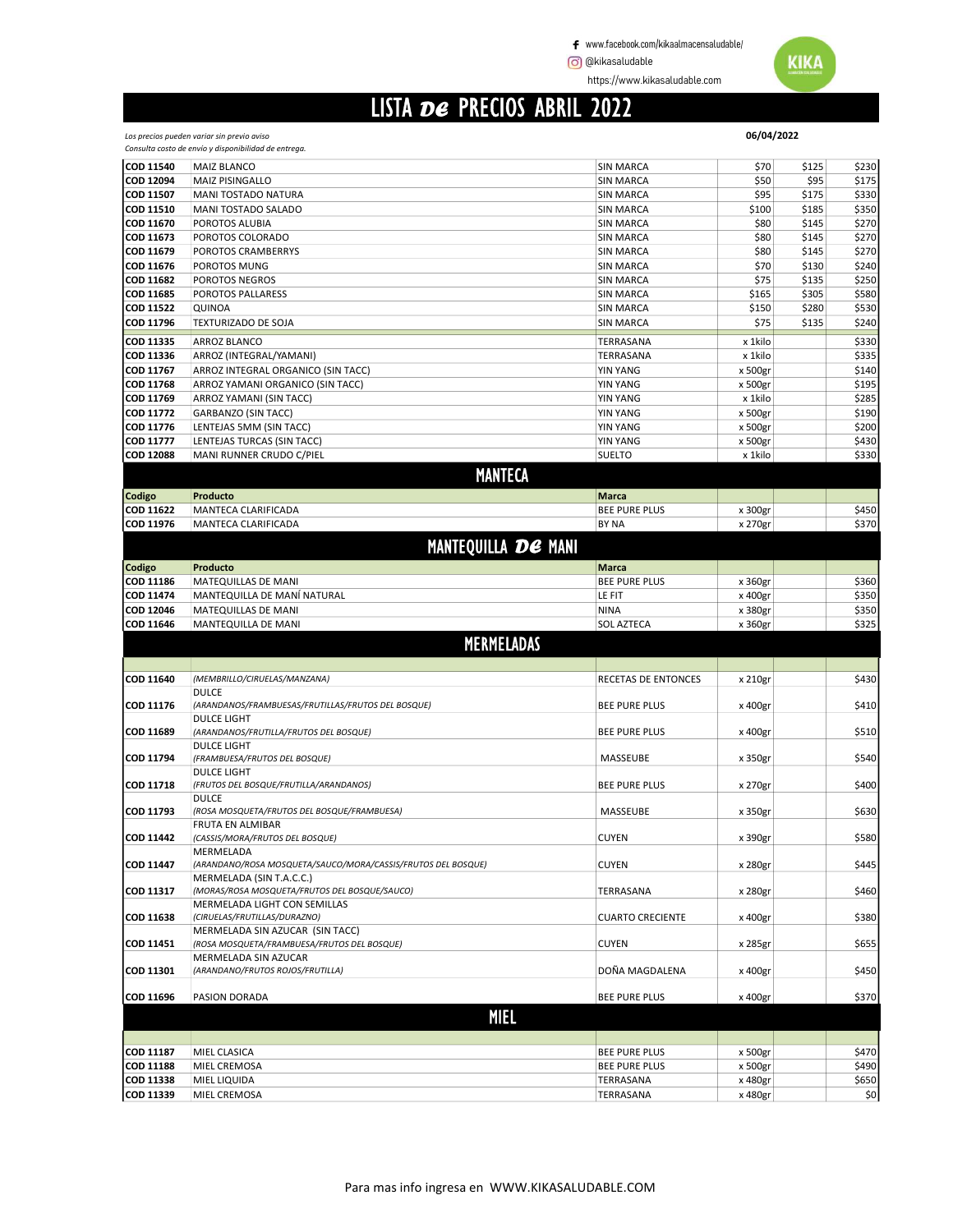https://www.kikasaludable.com

### LISTA DE PRECIOS ABRIL 2022

|                                      | <b>MIX SECOS</b>                                                                                                |                      |           |                    |                    |
|--------------------------------------|-----------------------------------------------------------------------------------------------------------------|----------------------|-----------|--------------------|--------------------|
| Codigo                               | Producto                                                                                                        | Marca                | x 250gr   | x 500gr            | x 1kilo            |
|                                      | <b>MIX KIKA ENERGICO</b>                                                                                        |                      |           |                    |                    |
| COD 11661                            | (PASAS FLAME, PASAS RUBIAS, ALMENDRAS, MANI SIN SAL, BANANITAS, NUECES)                                         | <b>SIN MARCA</b>     | \$295     | \$555              | \$1,050            |
| COD 11664                            | MIX KIKA GRIEGO<br>(ARANDANOS, PASAS RUBIAS, ALMENDRAS, CAJU TOSTADAS)                                          | <b>SIN MARCA</b>     | \$350     | \$660              | \$1,250            |
|                                      | MIX KIKA PREMIUM                                                                                                |                      |           |                    |                    |
| COD 11095                            | (Almendras, nueces, avellanas y castañas)                                                                       | <b>SIN MARCA</b>     | \$470     | \$895              | \$1,700            |
|                                      |                                                                                                                 |                      |           |                    |                    |
|                                      | MIX KIKA SALADO                                                                                                 |                      |           |                    |                    |
| <b>COD 11658</b>                     | (SEM SESAMO, MANI SALADO, SEM ZAPALLO, MAIZ FRITO, ALMENDRAS TOSTADAS Y SALADAS)<br>MIX KIKA TRADICIONAL S/MANI | <b>SIN MARCA</b>     | \$240     | \$450              | \$850              |
| COD 11667                            | (PASAS NEGRAS Y RBIAS, NUECES, ALMENDRAS Y CAJU)                                                                | <b>SIN MARCA</b>     | \$305     | \$580              | \$1,100            |
| Codigo                               | Producto                                                                                                        | Marca                | x 3 kilos | x 5 kilos          | x 10 kilos         |
| COD 12043                            | MIX KIKA PREMIUM (Almendras, nueces, avellanas y castañas)                                                      | <b>SUELTO</b>        | \$4,875   | \$8,075            | \$15,810           |
| Codigo                               | Producto                                                                                                        | Marca                | x 110gr   | x 300gr            | x 1kilo            |
| COD 11697                            | MIX CLASICO                                                                                                     | <b>BEE PURE PLUS</b> | \$200     | \$500              | \$550              |
| COD 11191                            | <b>MIX TROPICAL</b>                                                                                             | <b>BEE PURE PLUS</b> | \$210     | \$500              | \$620              |
| Codigo                               | Producto                                                                                                        | Marca                | x 110gr   | x 190gr            | x 1kilo            |
| COD 11190                            | <b>MIX SALADO</b>                                                                                               | <b>BEE PURE PLUS</b> | \$200     | \$260              | \$400              |
|                                      | <b>PASTAS</b>                                                                                                   |                      |           |                    |                    |
| Codigo                               | Producto                                                                                                        | <b>Marca</b>         |           |                    |                    |
|                                      |                                                                                                                 |                      |           |                    |                    |
|                                      | FIDEOS DE HARINA PENNE (SIN T.A.C.C. /KOSHER /NO GMO)                                                           |                      |           |                    |                    |
| <b>COD 11340</b><br><b>COD 11787</b> | (ARVEJA/GARBANZO)<br>(CODITO/DEDALITO/FETTUCINI/MOSTACHOLES/SPAGHETTI/MOSTACHOLES/SPAGHETTI/TIRABUZON)          | <b>SAM MILLS</b>     | x 250gr   |                    | \$320<br>\$340     |
|                                      | FIDEOS (Sin TACC)                                                                                               | <b>BLUE PATNA</b>    | x 250gr   |                    |                    |
| COD 11019                            | (CONCHILIETTE/FETTUCINE/FUSILLI/PENNE/SPAGHETTI)                                                                | PASTA D'ORO          | x 500gr   |                    | \$295              |
|                                      | FIDEOS DE ARROZ (SIN TACC)                                                                                      |                      |           |                    |                    |
| COD 11227                            | (ESPINACA/INTEGRAL/MAIZ/MORRON/TRADICIONAL FINO/TRADICIONAL)                                                    | <b>SOY ARROZ</b>     | x 300gr   |                    | \$175              |
|                                      |                                                                                                                 |                      |           |                    |                    |
| COD 11405                            | FIDEOS ESPINACA FETTUCCINE                                                                                      | <b>CAMPO CLARO</b>   | x 500gr   |                    | \$340              |
| COD 11653                            | PASTA LEGUMBRES (SIN TACC)<br>(ARVEJA Y CHIA/GARBANZO Y CHIA/LENTEJA Y CHIA)                                    | <b>WAKAS</b>         | x 250gr   |                    | \$210              |
|                                      | PASTA MULTICEREAL                                                                                               |                      |           |                    |                    |
| COD 11649                            | (AMARANTO/CHIA/KALE/MAIZ/QUINOA)                                                                                | WAKAS                | x 250gr   |                    | \$205              |
|                                      | PASTA SECA FUSILE (Sin TACC)                                                                                    |                      |           |                    |                    |
| <b>COD 11048</b>                     | (ARVEJAS/GARBANZO/LENTEJAS/POROTOS ROJOS/POROTOS NEGROS)                                                        | LEGUME               | x 300gr   |                    | \$310              |
|                                      | <b>PRODUCTOS DE FIESTA</b>                                                                                      |                      |           |                    |                    |
|                                      |                                                                                                                 |                      |           |                    |                    |
| Codigo<br>COD 12006                  | Producto<br>ALMENDRAS DE CHOCOLATE BLANCO                                                                       | Marca<br>ARGENFRUT   |           | x 500gr<br>\$1,220 | x 1kilo<br>\$2,320 |
| COD 12004                            | ALMENDRAS DE CHOCOLATE CON LECHE                                                                                | ARGENFRUT            |           | \$1,050            | \$2,000            |
| <b>COD 12008</b>                     | ALMENDRAS DE CHOCOLATE SEMI AMARGO                                                                              | ARGENFRUT            |           | \$1,050            | \$2,000            |
| <b>COD 12048</b>                     | CRAMBERRY CON CHOCOLATE SEMIAMARGO                                                                              | ARGENFRUT            |           | \$925              | \$1,760            |
| <b>COD 12050</b>                     | GARRAPIÑADA ALMENDRA                                                                                            | ARGENFRUT            |           | \$670              | \$1,270            |
| <b>COD 12052</b>                     | GARRAPIÑADA DE MANI                                                                                             | ARGENFRUT            |           | \$440              | \$835              |
| COD 12026                            | LENTEJAS FRUTALES                                                                                               | ARGENFRUT            |           | \$415              | \$790              |
| COD 12001                            | LENTEJONES DE CHOCOLATE                                                                                         | ARGENFRUT            |           | \$810              | \$1,540            |
| COD 12068                            | MANI C/CHOCOLATE                                                                                                | ARGENFRUT            |           | \$540              | \$1,025            |
| COD 12010                            | MERENGUITOS CON CHOCOLATE                                                                                       | ARGENFRUT            |           | \$1,000            | \$1,900            |
| COD 12012                            | MINI GALLETITAS CON LECHE                                                                                       | ARGENFRUT            |           | \$655              | \$1,245            |
| COD 12066                            | PASAS DE UVA C/CHOCO                                                                                            | ARGENFRUT            |           | \$720              | \$1,365            |
| COD 12027                            | BANANITAS BAÑAD CHOCO                                                                                           | ARGENFRUT            | x 600gr   |                    | \$955              |
| COD 12075                            | <b>BUDIN CON ARANDANOS</b>                                                                                      | CERAL                | x 200gr   |                    | \$370              |
| COD 12076                            | <b>BUDIN DIET CON FRUTAS</b>                                                                                    | CERAL                | x 230gr   |                    | \$310              |
| COD 12077                            | <b>BUDIN DIET MARMOLADO</b>                                                                                     | CERAL                | x 200gr   |                    | \$310              |
| COD 12078                            | <b>BUDIN DIET SIN FRUTAS</b>                                                                                    | CERAL                | x 230gr   |                    | \$280              |
| COD 12079                            | MANTECOL                                                                                                        | MANTECOL             | x 26gr    |                    | \$90               |
| COD 12080                            | MANTECOL                                                                                                        | MANTECOL             | x 110gr   |                    | \$160              |
|                                      | <b>PROTEINAS</b>                                                                                                |                      |           |                    |                    |
| Codigo                               | Producto                                                                                                        | <b>Marca</b>         |           |                    |                    |
|                                      | BARRITA DE PROTEINAS (SIN TACC)                                                                                 |                      |           |                    |                    |
| COD 11936                            | (CHOCOLATE/FRUTILLA/COCO/BANANA)                                                                                | <b>IRON BAR</b>      | x 46gr    |                    | \$185              |
| COD 11940                            | BARRITA PROTEICA SABOR BROWNIE (SIN TACC)                                                                       | LOW CARB             | x 45gr    |                    | \$225              |